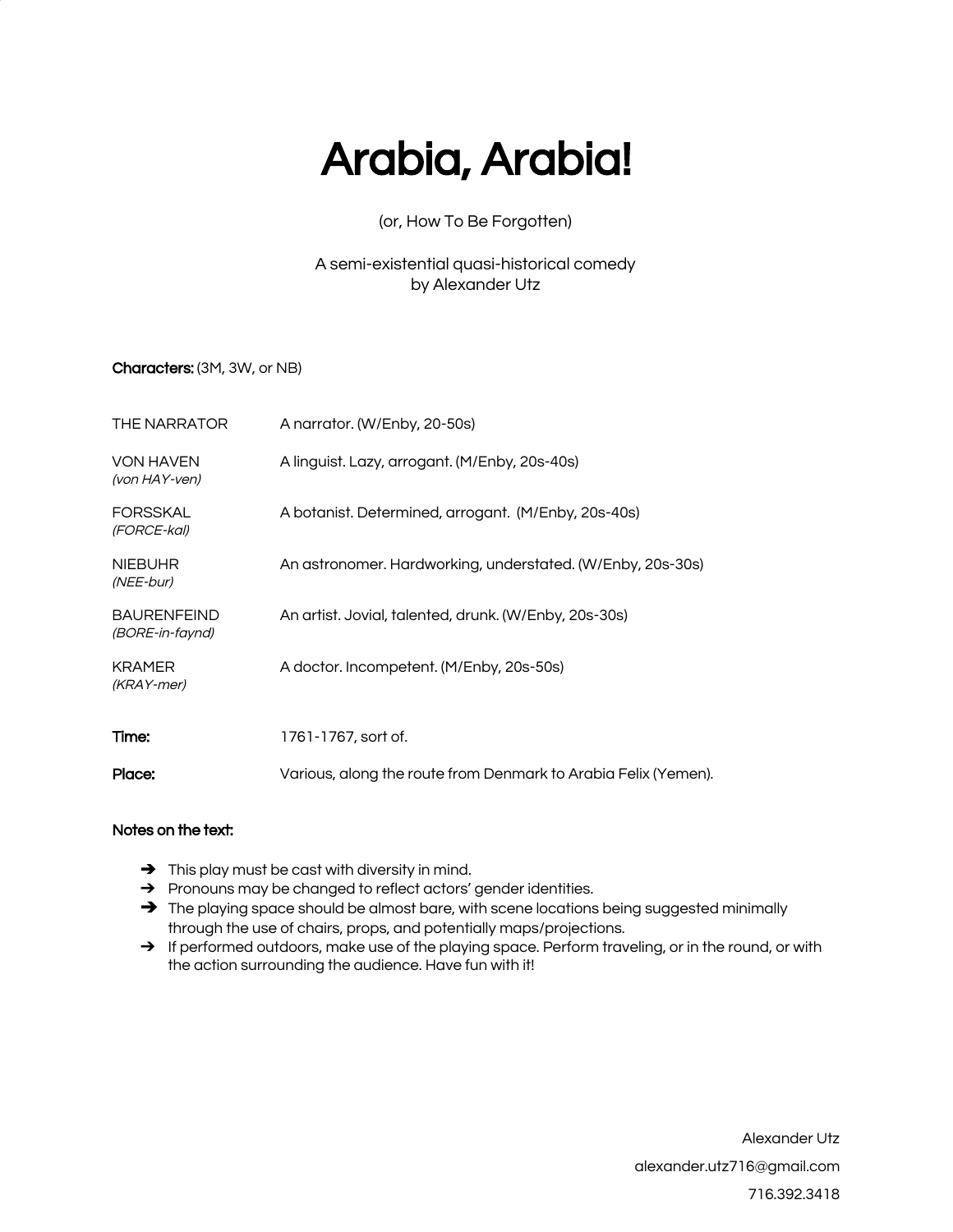# ACT 1

One

Lights up on the NARRATOR, with <sup>a</sup> book titled "Arabia Felix". They look at both covers.

#### **NARRATOR**

Arabia Felix. Hm.

They open to the middle of the book. VON HAVEN, FORSSKAL, NIEBUHR, KRAMER, and BAURENFEIND appear, on <sup>a</sup> boat. VON HAVEN is lying down, clearly not well. He groans.

### FORSSKAL

Get him some water!

#### KRAMER

We're surrounded by water!

#### FORSSKAL

Fresh water, you imbecile! We're in the middle of the ocean!

#### NIEBUHR

I have some left in my canteen.

NIEBUHR hands FORSSKAL the canteen. FORSSKAL forces VON HAVEN to drink. VON HAVEN tries to swallow but ends up spitting it out.

### FORSSKAL

Come on, Von Haven, come on.

#### BAURENFEIND

Maybe he wants some gin?

### FORSSKAL

Give that to me.

### BAURENFEIND

I'm helping!

BAURENFEIND gives FORSSKAL <sup>a</sup> flask. FORSSKAL takes <sup>a</sup> drink from it and throws it offstage.

Hey!

BAURENFEIND exits to retrieve the flask, and quickly returns.

### NIEBUHR

What should we do?

#### FORSSKAL

It's a cold. He needs rest and water. Our *doctor* should know that.

### KRAMER

Can I have some of that gin?

#### NIEBUHR

You're sure it's a cold?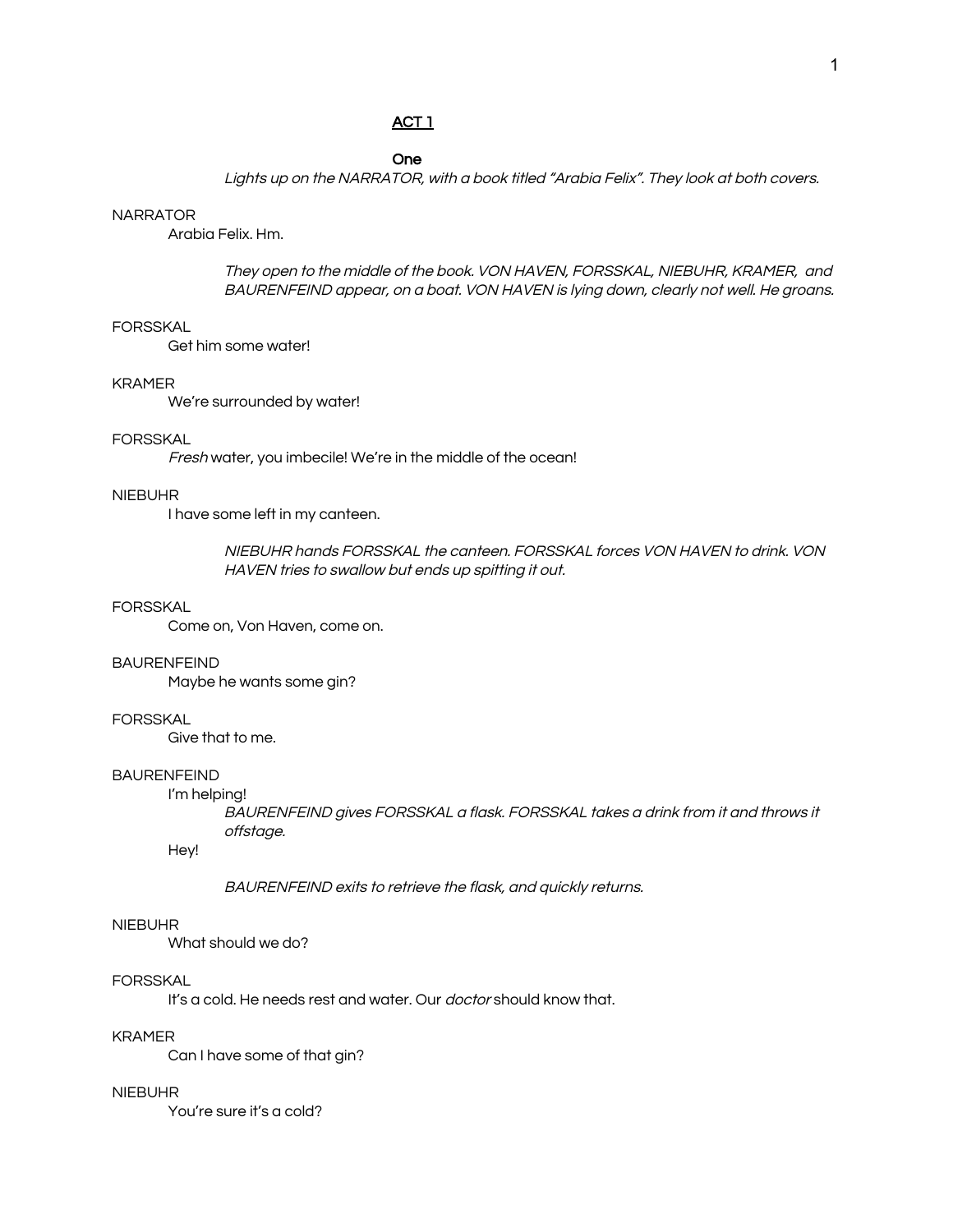# FORSSKAL

I'm sure. He'll get better.

#### Pause. They all take <sup>a</sup> second to look around.

### BAURENFEIND

Um. Where are we?

### KRAMER

The middle of the ocean!

### NIEBUHR

Not this again. Okay, where is it?

#### VON HAVEN

Why'd we all stop paying attention to me?

BAURENFEIND re: the NARRATOR If we're in the ocean, they're walking on water.

#### VON HAVEN

Am I dead? Is this heaven?

#### KRAMER

Welcome to heaven, von Haven!

### VON HAVEN

Oh no, it's hell.

# NIEBUHR to the NARRATOR

You, with the book. Come here. Why are you reading this?

### **NARRATOR**

Just for fun.

### FORSSKAL

Neibuhr, don't accost strangers about books.

KRAMER and BAURENFEIND try touching the ground. They're surprised it's not water.

#### NIEBUHR to the NARRATOR

Don't pay attention to them. They don't know what's happening.

### **NARRATOR**

What is happening??

#### NIEBUHR

You displaced us. It happens when someone reads this book. Which isn't very often.

### NARRATOR

Oh — I'm sorry. I didn't mean to.

#### NIEBUHR

Just skip to the end, and we'll go back where we're supposed to be.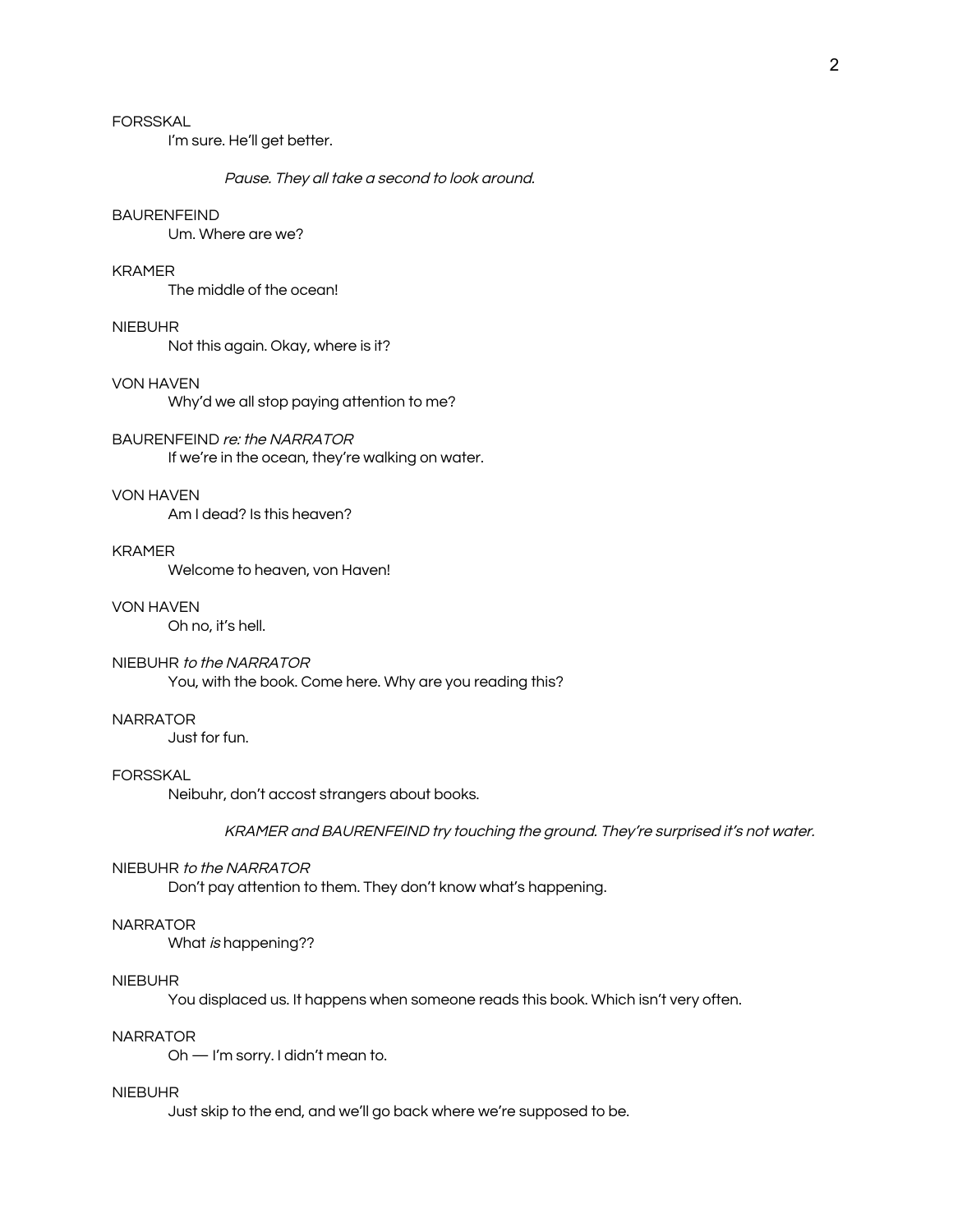#### **NARRATOR**

But this says all but one of you will die by the end.

### VON HAVEN

So I am dead.

### KRAMER

Welcome to hell, von Haven!

# **NARRATOR**

If you're here, maybe I'm supposed to make that not happen.

#### BAURENFEIND

You think you can save us?

### **NARRATOR**

I picked up a book and you all appeared, so — I guess anything's possible.

#### NIEBUHR

Just flip to the end, please. It's for the best.

#### **NARRATOR**

No. I'm going to flip to the beginning.

#### The NARRATOR flips to the beginning. Time starts to shift.

#### KRAMER

Ooo, what's happening?

#### FORSSKAL

This feels weird.

#### VON HAVEN

I don't feel sick!

### BAURENFEIND

I feel — hungover.

#### FORSSKAL

You probably are.

### NIEBUHR

Here we go, I guess. See you all at the beginning.

### NARRATOR

Okay, magic book — From the top!

The time shift is over. Transition.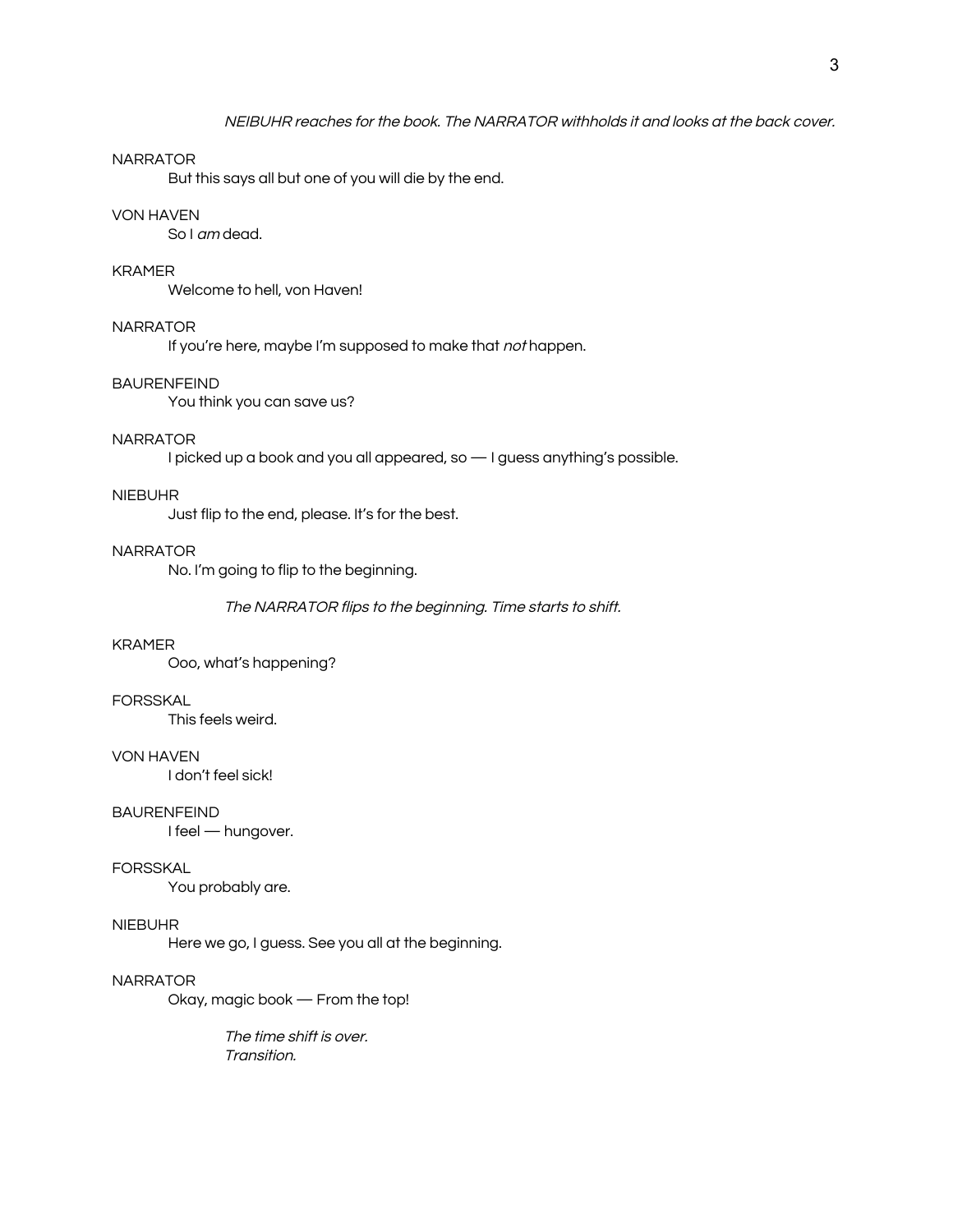#### **Two**

### The NARRATOR stands center, with the book. They look around.

#### NARRATOR

Okay. Weird. Let's see what happens.

The NARRATOR reads:

Arabia Felix! "Happy Arabia!" A mysterious land where there is happiness! Exotic treasures and pleasures abound — you can find your fortune, change the world, cement your place in history! It's 1761. King Frederick of Denmark has put together a world-class expedition — the first of its kind — to Arabia Felix. The brave explorers on this mission will be sent to learn all they can about this strange land. Arabia Felix. Happy Arabia. Why is it so damn happy? Can these Europeans find out, and be happy too? Only time will tell. Ooo — keeping us on the edge of our seats! Okay, it goes on like this for a while. Let's skip ahead.

The NARRATOR skips ahead. All except VON HAVEN enter.

Oh — you're still here! I guess it's time to meet the scientists! Hello!!

#### KRAMER

Hi!!

#### FORSSKAL

Hello — what are we all doing here?

# NARRATOR

Meeting! The king has arranged a dinner to get you all together.

#### KRAMER

Great. I'm starving. Where's the food?

#### NARRATOR looking around

Um, I — don't know.

#### BAURENFEIND

What about drinks?

#### NARRATOR

Why don't we all introduce ourselves?

#### NIEBUHR

Aren't we missing someone?

#### NARRATOR counting

Oh — right. Where is he?

### VON HAVEN off

I'm studying in Rome, be there soon!

#### NARRATOR

He's — on his way. Let's introduce ourselves!

### **FORSSKAL**

Great! You first.

#### NARRATOR

You know me, we just met.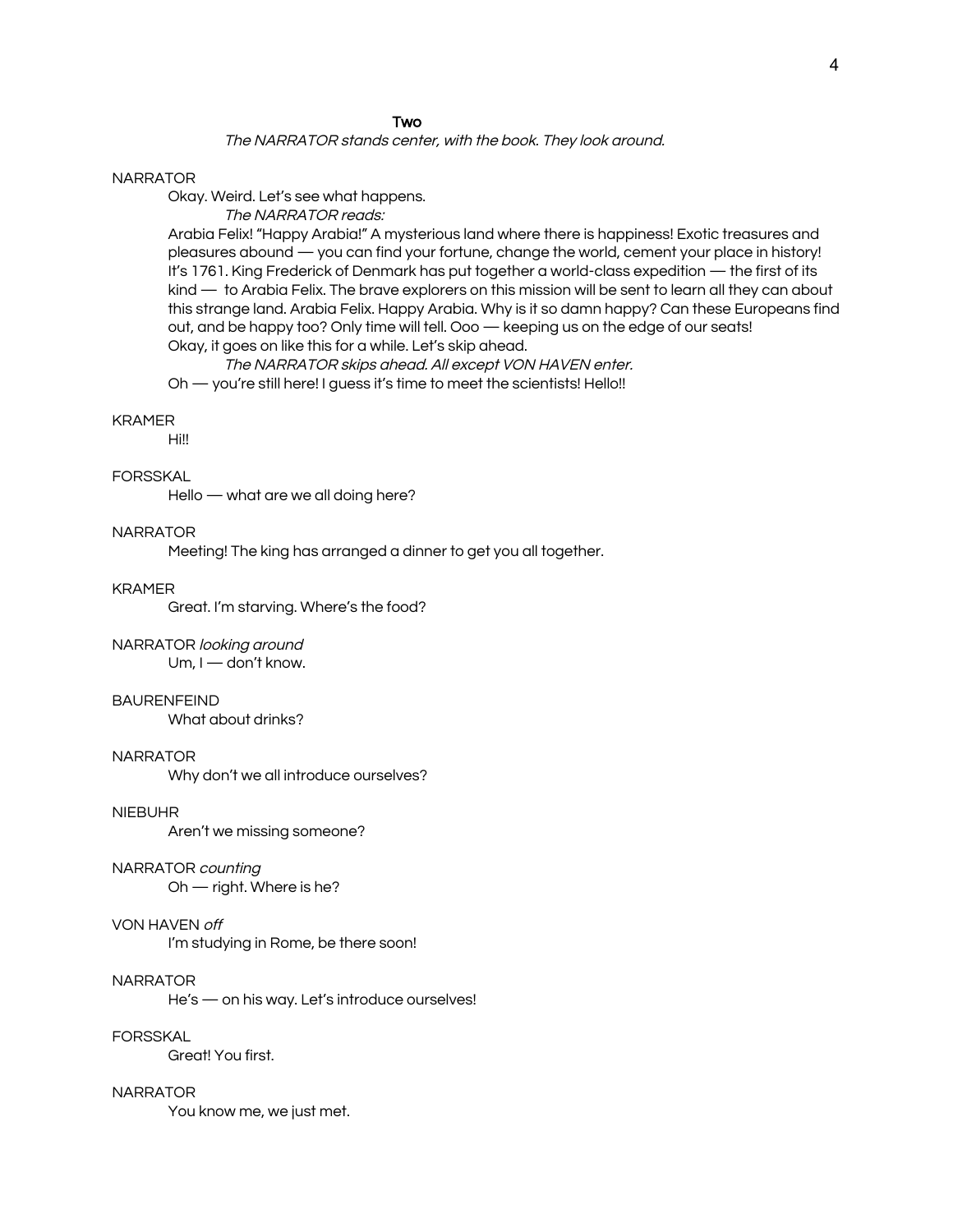### FORSSKAL

I don't know who you are.

### NIEBUHR

You went to the beginning. They don't remember.

#### NARRATOR

But you do?

#### NIEBUHR nodding

Yep. You're in the story now.

### NARRATOR referring to the book

I'm in the story. Fun! Oookay, so — I'm Baron von Bernstorff! I will be the point of contact between you and King Frederick. Very fancy. Who's next?

#### FORSSKAL

I'll go. Hello, everyone. I'm Peter Forsskal.

#### ALL

Hi, Peter.

# FORSSKAL

I was recommended by Carl Linnaeus to join this expedition.

#### NARRATOR

Linnaeus?

#### FORSSKAL

You don't know Linnaeus? The "Father of Taxology" —?

Really? Nothing? Strange. Anyway, he thinks I'm pretty great, which is true, I am. I enrolled at the University of Uppsala at age ten. I studied theology, philosophy, oriental languages, zoology, and of course biology, my greatest passion. At age 24, I was the youngest person to be elected to the German Academy of Science.

#### NARRATOR

Quite the resume.

# FORSSKAL

I'm not finished. I also published a dissertation called "Thoughts on Civil Liberty," criticizing the Swedish government's censorship of the press and advocating for free speech.

### BAURENFEIND

What happened?

#### **FORSSKAL**

It was censored.

#### BAURENFEIND

Figures.

#### **NARRATOR**

Any fun facts about yourself?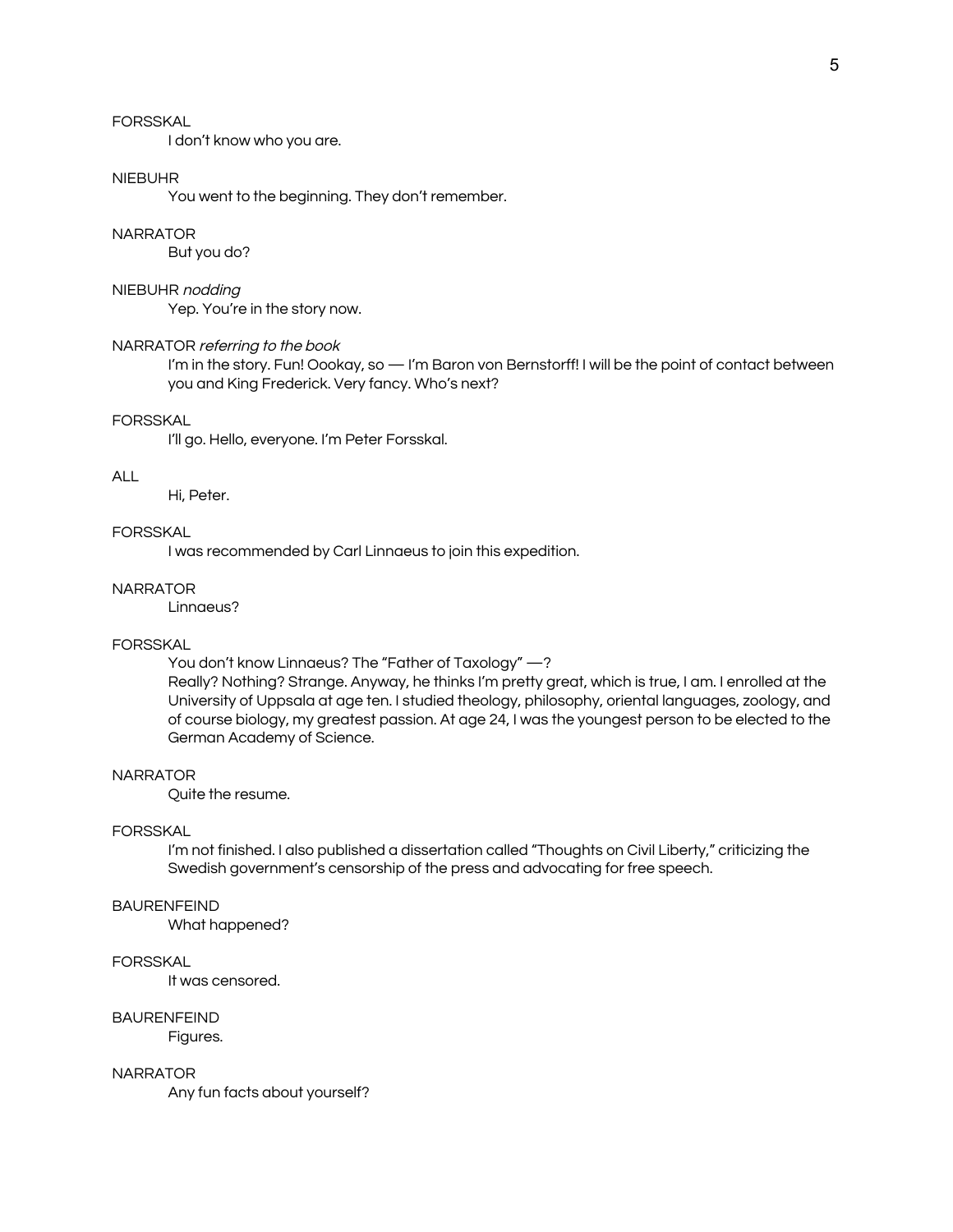# FORSSKAL

The national flower of Sweden, the Linnaeus Borealis, is named after my mentor Carl Linnaeus.

#### NARRATOR

Not a fun fact about botany, a fun fact about yourself.

#### FORSSKAL

Oh. My favorite plant is mullein —

### NARRATOR

Alright, moving on! To BAURENFEIND: How about you?

### BAURENFEIND

I'm Baurenfeind. I'm an artist.

#### ALL

Hi, Baurenfeind.

#### BAURENFEIND

You can call me Barry, if you want.

#### **NARRATOR**

Barry. Tell us a bit about yourself!

#### BAURENFEIND

I attended the Academy of Fine Arts in Copenhagen, they gave me a couple of medals for my work, and now I do portraits of rich aristocrats because it pays the bills. So yeah, that's me!

#### FORSSKAL

Can you draw us something?

BAURENFEIND finds her sketchbook and pencil and begins to draw quickly. After <sup>a</sup> moment, she finishes and reveals her drawing, an intricate sketch of the word "No." Point taken.

#### NARRATOR

Who's next? To NIEBUHR. How about you?

#### NIEBUHR

I'm not really great at public speaking.

# **NARRATOR**

It's fine. Go ahead.

#### NIEBUHR to audience

Hi. I'm — um — Niebuhr. Carsten. Not in that order. I'm Carsten Niebuhr. I like — science. And space. Science about space. — Maps too. Of space. And land.

### FORSSKAL sarcastic

Impressive.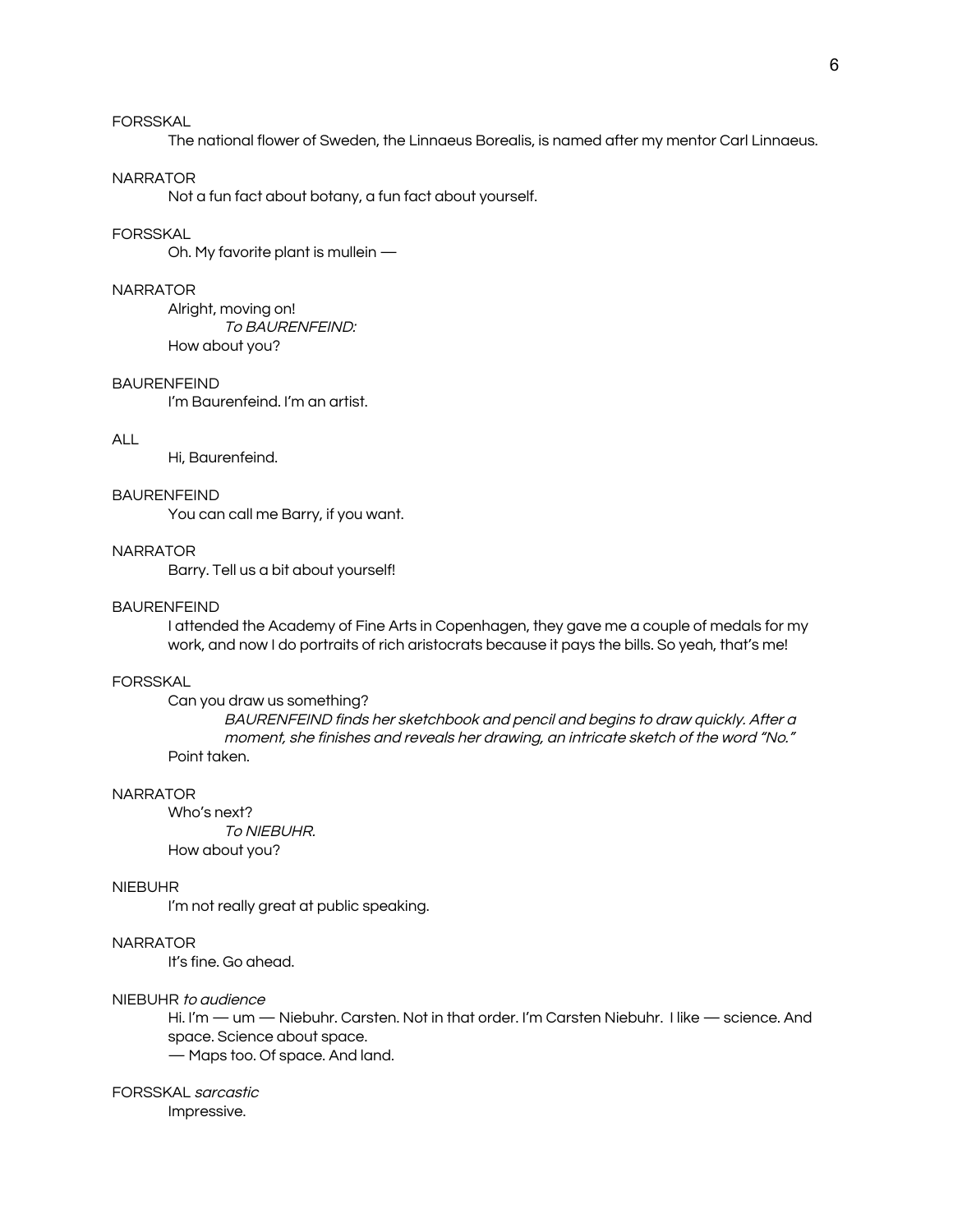I also served in the army, I'm a lieutenant.

#### FORSSKAL

Very well, Lieutenant. Where did you study?

#### NIEBUHR

Gottingen.

#### FORSSKAL

 $—$  And?

#### NIEBUHR

That's all.

### FORSSKAL

Hm. I see. Nothing — better?

#### NARRATOR

This isn't an interview, Forsskal.

# FORSSKAL

Am I the most qualified person here? Who's next?

# NARRATOR

It's my job to ask who's next. You need to chill, dude.

### FORSSKAL

I'm perfectly composed.

#### NARRATOR

Who's next?

#### KRAMER

Me!

#### NARRATOR

You! Tell everyone who you are!

### KRAMER confused

 $-$  I'm me!

### NARRATOR

No, like your name and what you do.

### KRAMER

Oh! I'm Christian Carl Kramer, and I'm a doctor!

### ALL

Hi, Kramer.

### NIEBUHR

How long have you been practicing?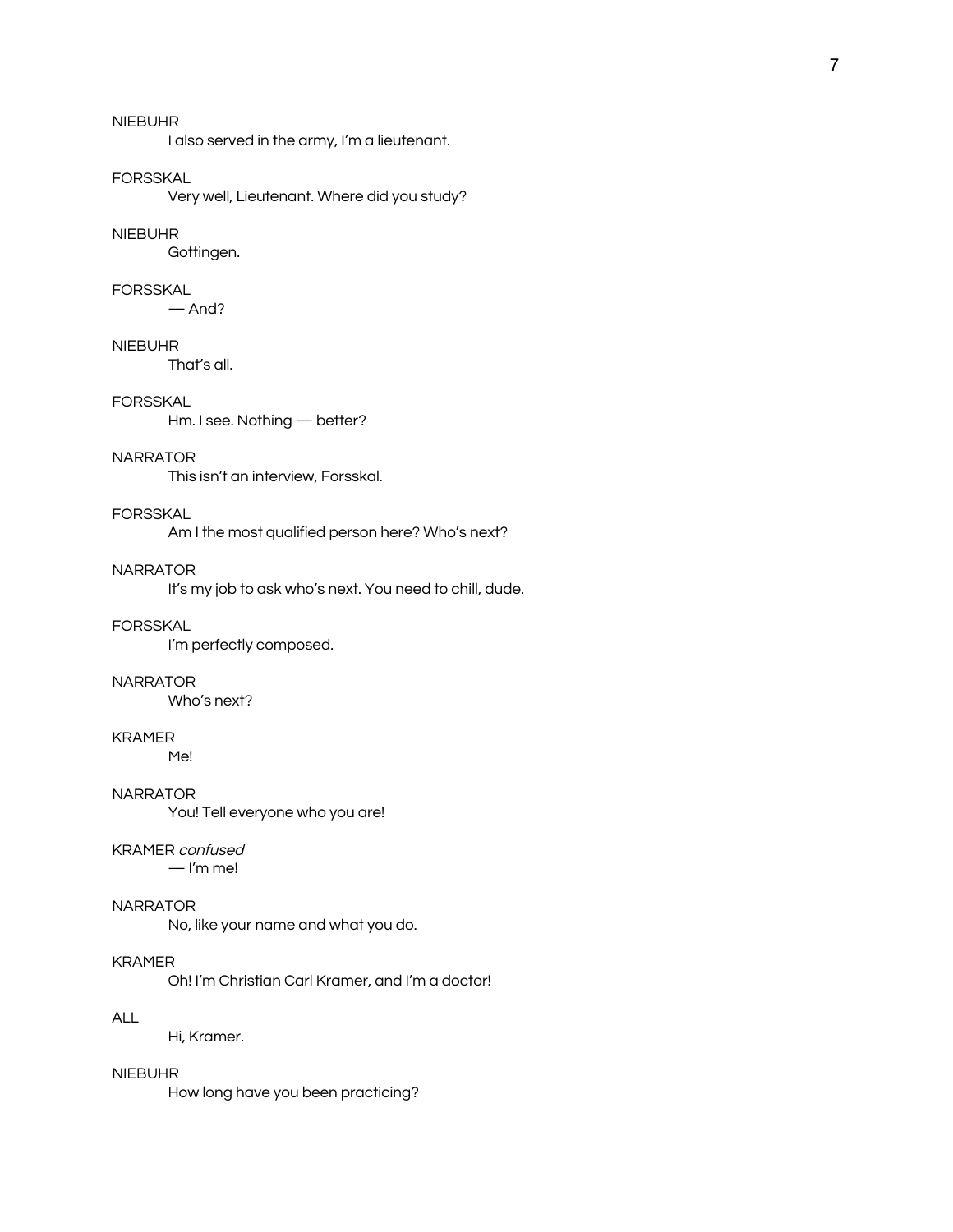### KRAMER is confused.

#### FORSSKAL is this guy serious? Medicine.

### KRAMER

Oh. I haven't. I only received my degree last week. Want to see my thesis?

KRAMER shows <sup>a</sup> research paper.

#### NIEBUHR

"Canaries and Their Care."

#### KRAMER

That's right. I studied how to care for —

### FORSSKAL

Canaries, yes.

#### BAURENFEIND

Cute!

# KRAMER

I wrote that, and now I'm a doctor!

# NARRATOR to audience

1761, everyone.

### FORSSKAL

So I'm definitely the most qualified here.

### NARRATOR

You. Shh. Who's up for a team-building exercise?

### VON HAVEN entering

Everybody shut up and look over here! The Professor Frederick Christian von Haven is arriving from Rome!

### ALL clumsily

Hi, Professor Frederick Christian von Haven arriving from Rome.

#### NARRATOR

Well, we're all finally here! A botanist, a doctor, an artist, an astronomer, and a linguist!

### VON HAVEN

Philologist, thank you.

#### **NARRATOR**

Why don't we go around and say what we're most excited about?

### NIEBUHR

I'm really looking forward to seeing other parts of the world, new cities and landscapes —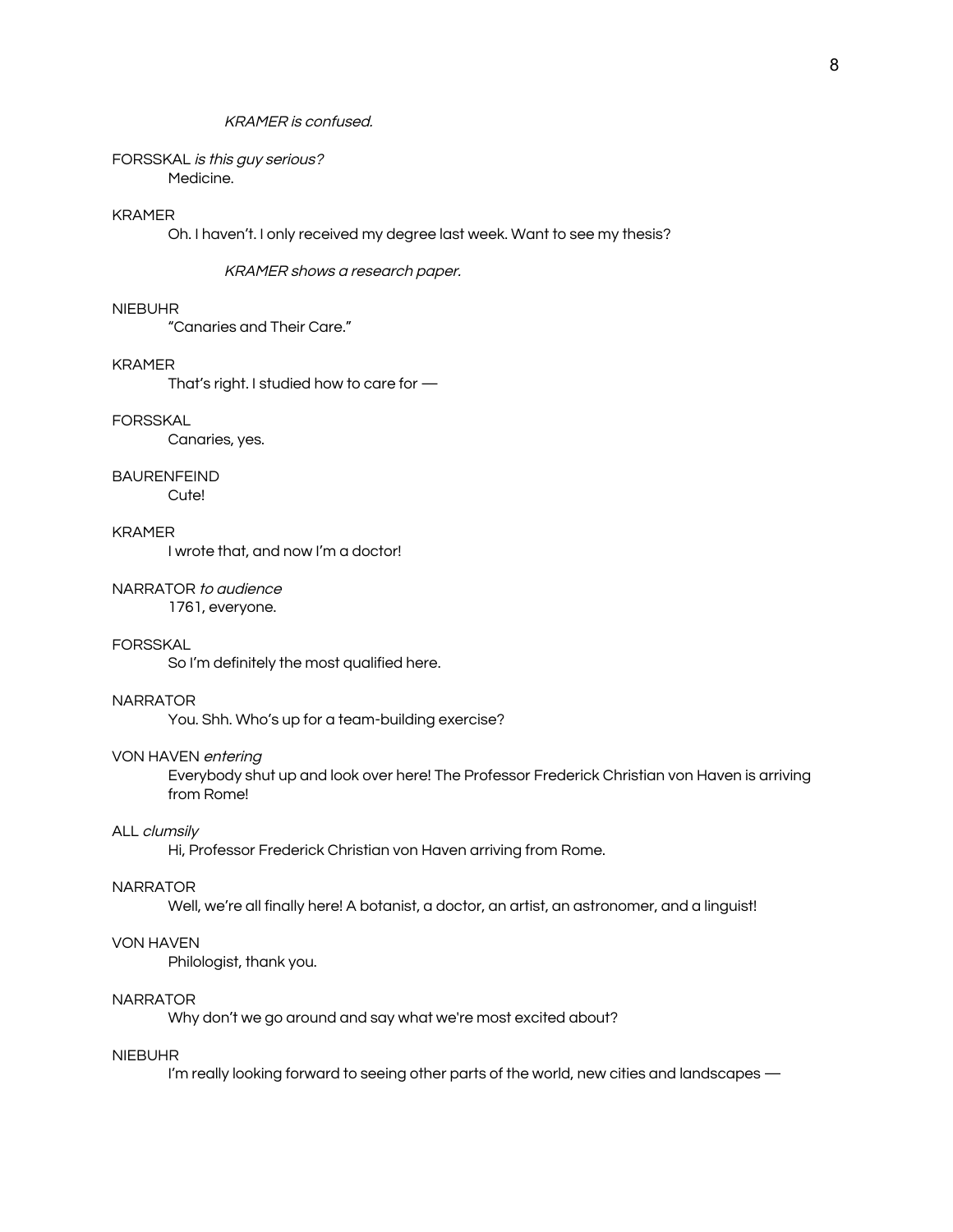### FORSSKAL

Yes, imagine all the plants there are to discover!

#### NIEBUHR

Right, that too —

### BAURENFEIND

I want to learn another culture, see how people live. And just — draw it, you know?

#### VON HAVEN

How eloquent.

#### **BAURENFEIND**

I'm so tired of drawing rich Europeans and their weird little dogs. I want to draw something — raw. Honest. Connected with the earth. Sensual. Raw. - Did I already say raw?

### FORSSKAL

Yes.

#### BAURENFEIND

Nobody's going to make me paint fruit bowls in Arabia Felix.

# KRAMER

Speaking of, where's the food?

#### NARRATOR

The food is still being prepared. What about you, von Haven? I'm sure you're excited to immerse yourself in the language. That's what you were studying in Rome, right?

#### VON HAVEN

Yes, I was studying Arabic manuscripts.

### FORSSKAL

Impressive. I study with Carl Linnaeus.

#### VON HAVEN

Ah, Linnaeus, yes. I'd have great respect for him if he wasn't Swedish.

FORSSKAL and VON HAVEN laugh.

#### FORSSKAL

I'm Swedish too.

### VON HAVEN

 $-$  Oh.

### FORSSKAL

Anyway, I'm sure your Arabic is fluent by now. Let's hear some!

### VON HAVEN

Well — you see, my Arabic tutor could only teach me in the mornings. And there was a bit of conflict because the manuscript library was only open from nine o'clock until noon.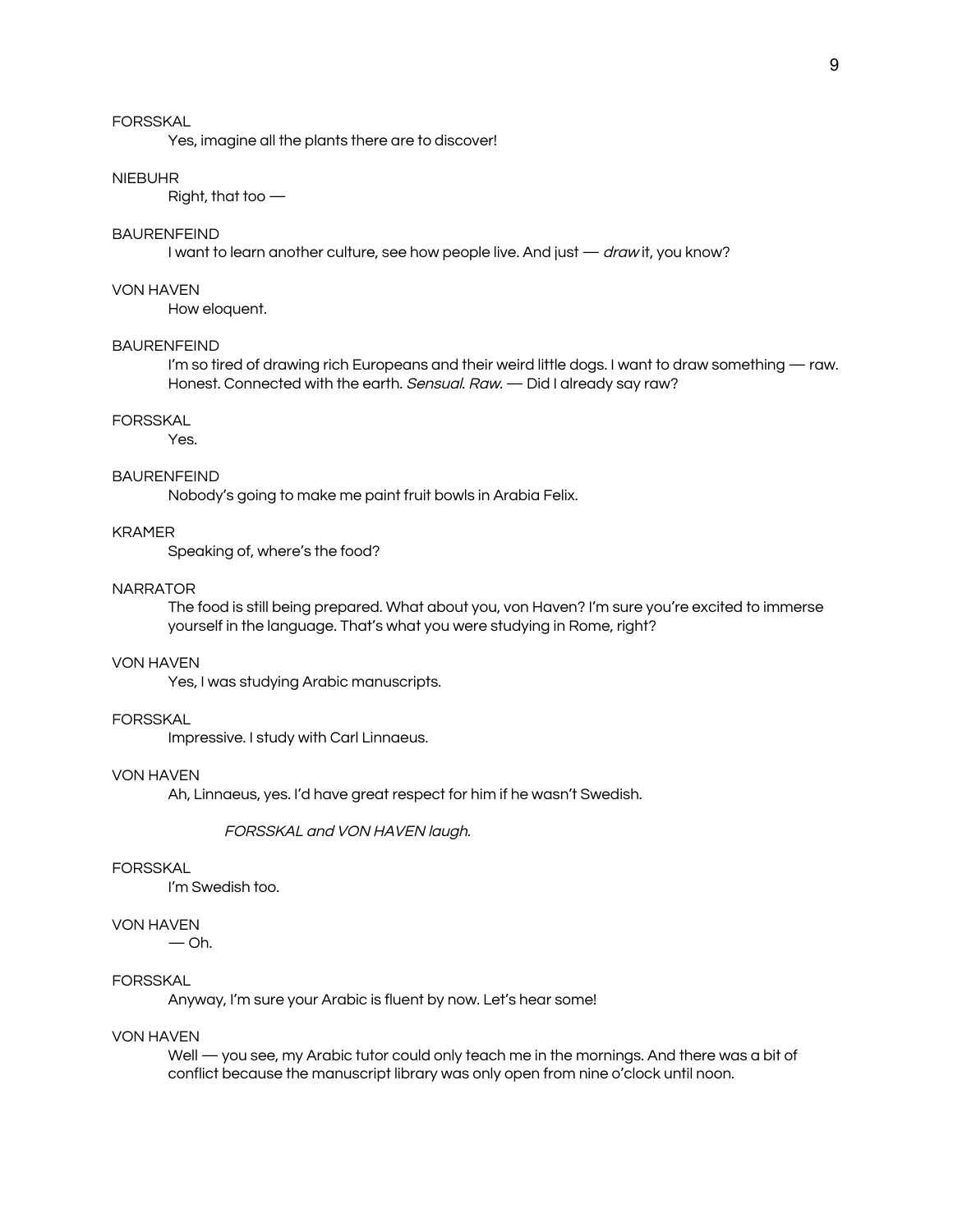# FORSSKAL

I'm confused. Do you speak Arabic or not?

### VON HAVEN

I do! I'm just — still learning.

### FORSSKAL

Ah. The "esteemed linguist," everyone!

#### VON HAVEN

Philologist!

### **FORSSKAL**

I thought this was supposed to be a prestigious group.

### VON HAVEN

I thought this was a Danish expedition, and yet here I am looking at an ugly Swede! I hope the rest of us are Danish.

#### NARRATOR

Does it really matter that much?

# VON HAVEN

Raise your hand if you're Danish! VON HAVEN and KRAMER raise their hands. What??

## FORSSKAL

Swedish.

### NIEBUHR

German.

### BAURENFEIND

I don't really believe in the whole "nationality" thing —

#### VON HAVEN

This is an outrage!

### FORSSKAL

I think it's only an outrage for ugly Danes, von Haven.

### VON HAVEN

Are you intent on insulting everyone here, Professor Forsskal?

#### **FORSSKAL**

Just the incompetent ones.

### VON HAVEN to the NARRATOR

You can't allow him to speak to me, the expedition's leader, this way!

#### NARRATOR

Actually — about that. All members will rank equally.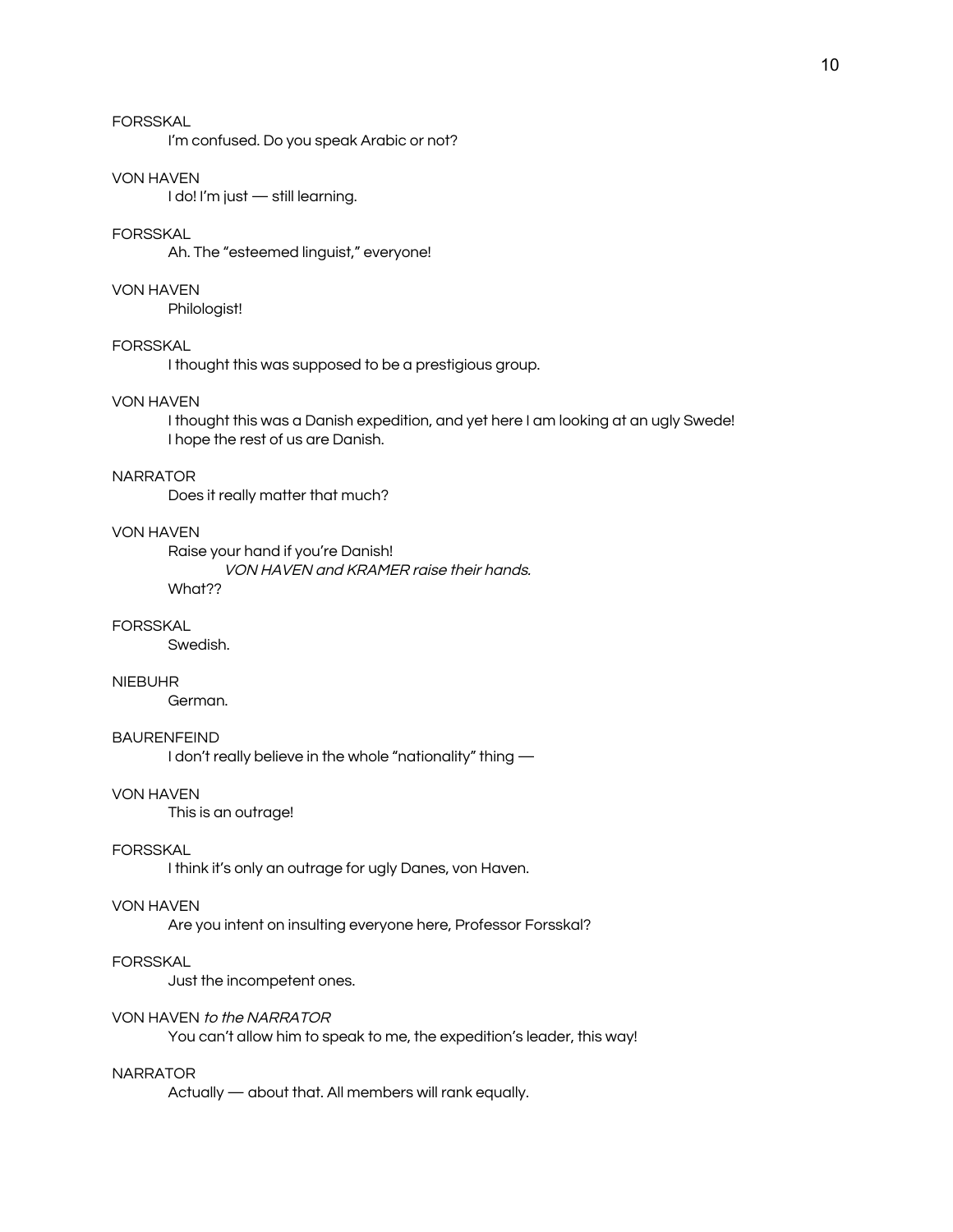# KRAMER

Does that mean we're all doctors now?

## **NARRATOR**

 $-$  No.

# VON HAVEN

Rank equally? I can't believe it!

### NIEBUHR

It's only fair, Professor.

## FORSSKAL

And at the order of your king.

# VON HAVEN

I'm not talking to you anymore.

## FORSSKAL

Oh, thank god. I thought the time would never come.

### VON HAVEN

I will not suffer these indignities! — I will not!! Beat. Do you understand?!!

# **NARRATOR**

We'll see you tomorrow for the departure, Professor.

### VON HAVEN

I am not happy, Baron. I want to be the leader. I want to be in charge.

# **NARRATOR**

Don't we all. I think the Professor is tired from his travels. Goodnight.

### VON HAVEN

I'm not tired! It's not my bedtime!

### **NARRATOR**

Goodnight, von Haven.

### VON HAVEN exiting

Come on, Kramer. Let's go.

### KRAMER exiting

Bye everyone! See you later!

# BAURENFEIND

Bye! Sweet dreams!

#### FORSSKAL

Rank equally with him? I'm the most capable of the lot. Put me in charge.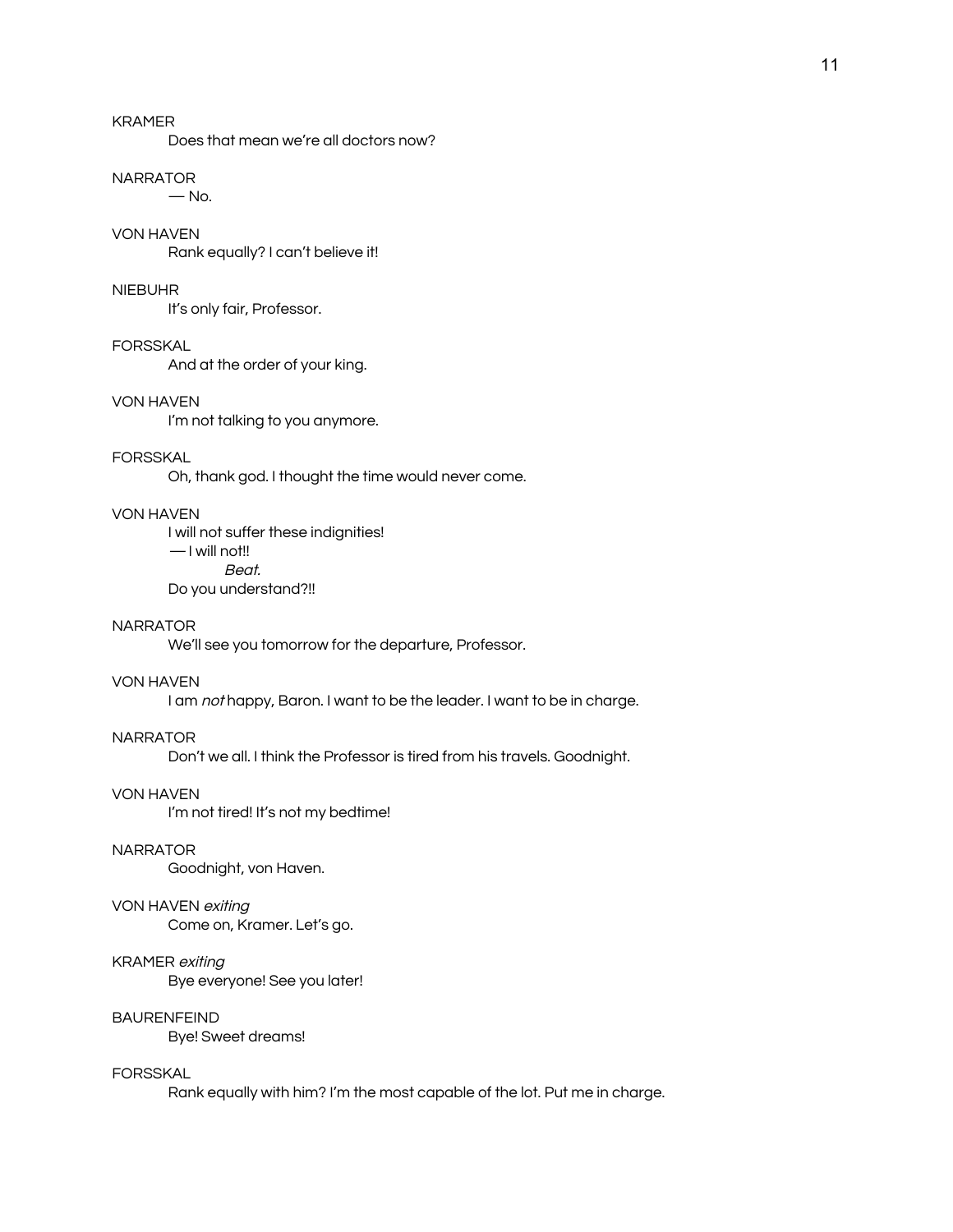Oh. Well, since you asked. Sure, you're in charge.

#### FORSSKAL

— Really?

### NARRATOR

No! What don't you understand about "king's orders"?

#### FORSSKAL

You'll regret this, Baron von Bernstorff.

#### NARRATOR

I take it you'll be next in the line of people storming out of the room?

### FORSSKAL

I — you don't — I am not like them!

FORSSKAL storms off.

### NARRATOR

Called it.

NIEBUHR to BAURENFEIND. Can I have some of that?

### BAURENFEIND

Knock yourself out.

### NARRATOR

When does the expedition actually begin?

### NIEBUHR

Next chapter.

#### BAURENFEIND

The way I see it, all life is just chapters, beginning and ending, with lots of words in between —

### NIEBUHR

Uh huh.

### NARRATOR

Here we go.

The NARRATOR flips ahead. Transition.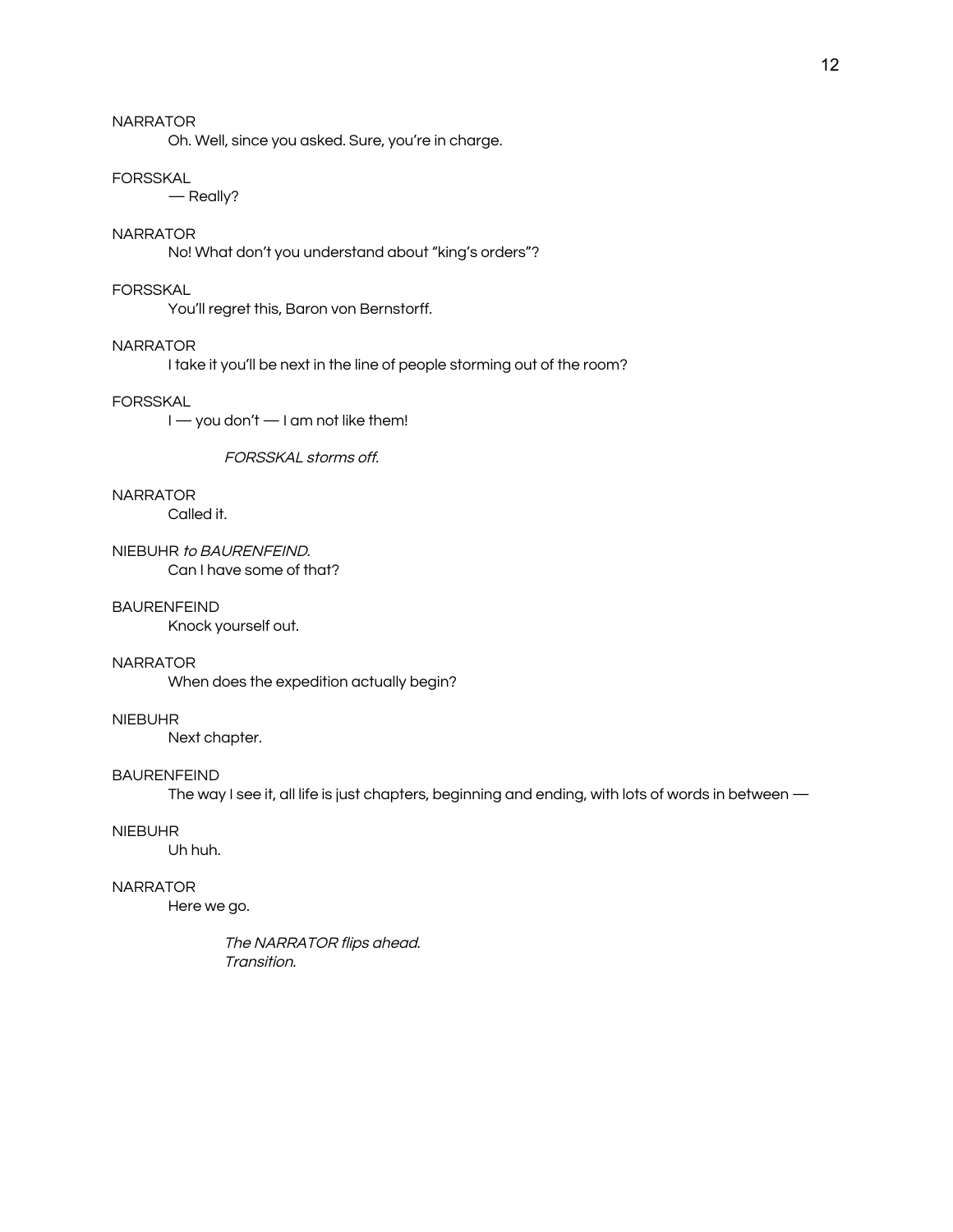### Three

#### NARRATOR

So, our brave explorers began their journey aboard the Danish warship Greenland. Fanfare! VON HAVEN, FORSSKAL, NIEBUHR, BAURENFEIND, and KRAMER enter one by

one. They each carry <sup>a</sup> traveling bag.

Let's get this party started! Okay, here are your assignments. Doctor Kramer will study the diseases of the region, their treatments, and will be responsible for all medicine on the expedition.

### KRAMER

Ooh! Responsibilities!

### NARRATOR

Professor von Haven will observe the customs and habits of the country, by collecting and studying historic manuscripts.

### KRAMER

Ooh, you get some responsibilities too!

#### NARRATOR

Professor Forsskal will make zoological and botanical collections.

### FORSSKAL

Don't say it, Kramer.

#### KRAMER

I'm just excited.

#### NARRATOR

Lieutenant Niebuhr will make a map of the region, and record the size of the population, the relations between the living and the dead, and the relations between men and women.

### NIEBUHR

That last part seems a little invasive.

#### NARRATOR

It's what the king wants to know.

#### NIEBUHR

— Why?

#### BAURENFEIND

What about me? There wasn't anything for me.

### NARRATOR

Oh! Right. Hold on. Baurenfeind, is to — um — assist the other members when help is required.

#### BAURENFEIND

— Great.

### KRAMER

Vague responsibilities!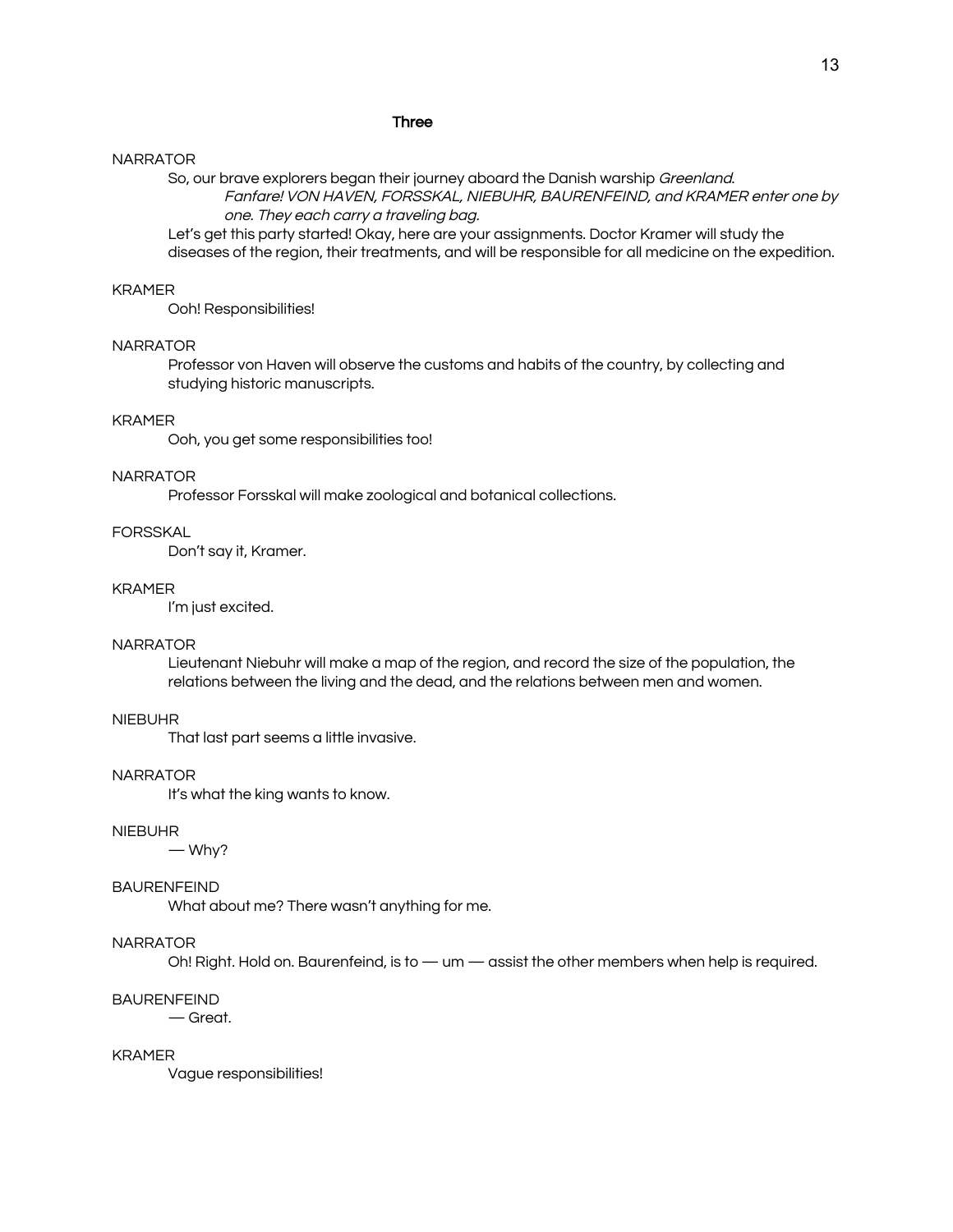FORSSKAL

Kramer!

### KRAMER

Sorry, I couldn't help myself.

### FORSSKAL

I'm sure I'll need my botanical samples drawn as I catalog them, Barry.

### VON HAVEN

But maybe I'll need Barry's help, too! You can't hog the artist, Professor Forsskal.

### FORSSKAL

I'm not trying to hog — you know what? Never mind.

### NARRATOR

Maybe we can try to be nice to each other? I'm sure the trip will go a lot smoother that way.

#### FORSSKAL exiting

Great. Let's just get on with it and get to work. I'm going to my cabin.

### VON HAVEN exiting

As the appointed leader of this expedition, and the smartest, I must board first!

#### BAURENFEIND

This is going to be fun! Road trip! Or, boat trip, I guess.

#### NIEBUHR to the NARRATOR

"Be nice to each other." Yeah, you're never going to change the direction this is headed.

#### KRAMER

The boat? It can only go one direction, right? Whichever direction Arabia Felix is. — South?

### NIEBUHR

East. And that's not what I meant, I —

#### KRAMER

Now which way's the ship? Chanting as he exits.. Arabia Felix! Arabia Felix! Okay, it doesn't make for a very good chant.

### BAURENFEIND exiting

We can work on it.

### NARRATOR

Being nice never hurt anyone.

### NIEBUHR

No, but it's also not going to keep everyone from dying.

#### NARRATOR

You've done this before, right?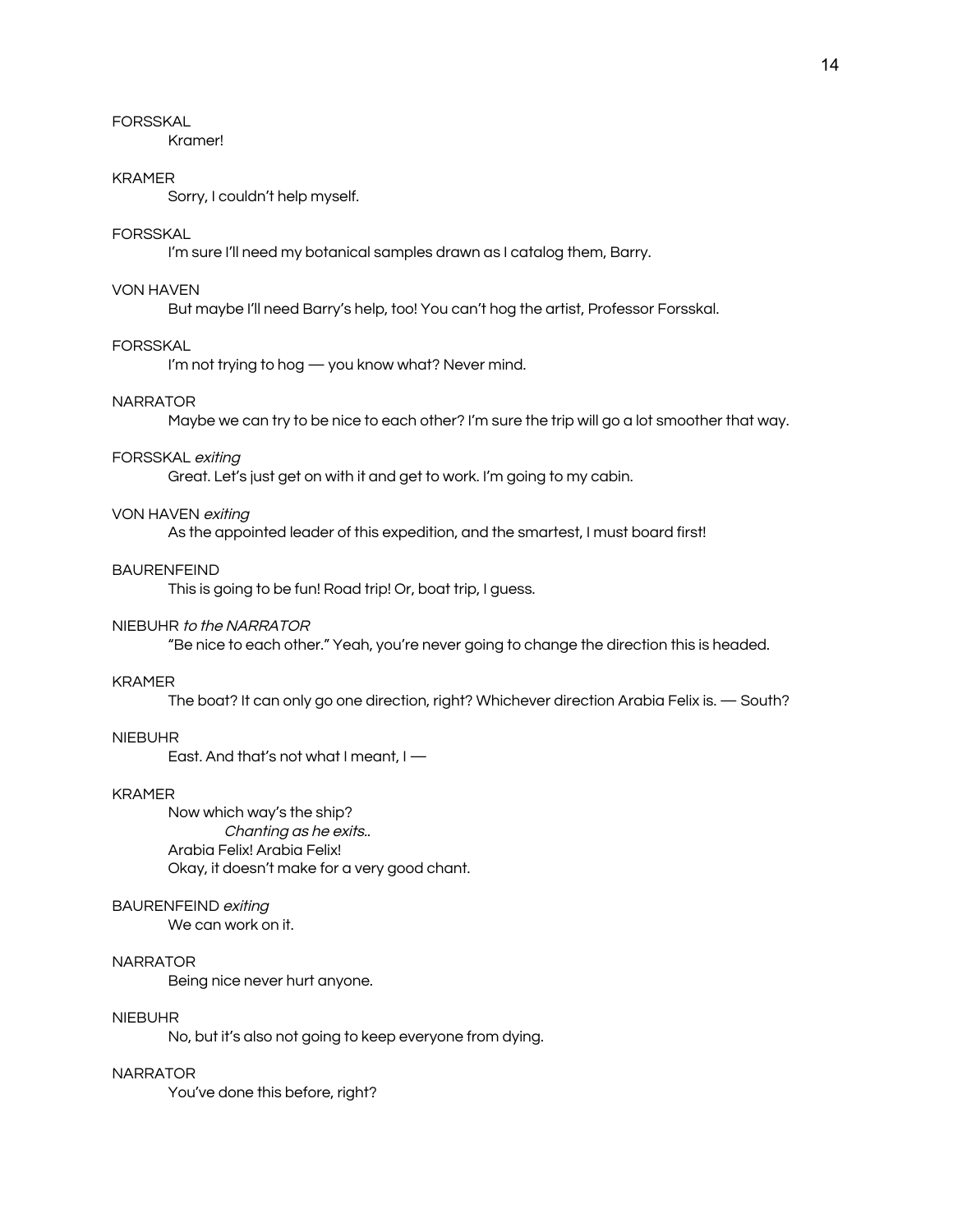Many times.

### NARRATOR

I'm curious — in any of those times, did you meet someone with the last name Attieh?

### NIEBUHR

No. Or if I did, I don't remember. Why?

### NARRATOR

Just wondering. And every time someone reads this book, the same things happen?

#### NIEBUHR

All but one of us die. But maybe that's because people usually only read to laugh at us.

### NARRATOR

Maybe this time can be different.

#### NIEBUHR

You think so?

### NARRATOR

I'm not here to laugh at you, I'm here to learn. Now let's get moving — time to get on the boat.

#### NIEBUHR

It leaves tonight. I'm not in a hurry.

## **NARRATOR**

Get on the boat, Niebuhr. It leaves as soon as you board.

There is <sup>a</sup> strange, seismic shift in the air.

#### NIEBUHR

It doesn't leave this early. It never leaves this early. NIEBUHR looks at the book.

— Oh, it leaves right now.

### NARRATOR

Really, that worked? I mean, of course it leaves right now. Things are going to be different.

#### NIEBUHR

— Okay. Yeah. Different.

### NIEBUHR looks at the NARRATOR for <sup>a</sup> moment, then exits.

### NARRATOR

Alright. Changing history. The NARRATOR flips ahead. The boat departs, en route to Constantinople!! The NARRATOR attempts to make <sup>a</sup> foghorn type boat sound. Our heroes settle into their cabins and begin to work. (Finally, I know.)

On the ship. FORSSKAL, alone in his cabin, writing in <sup>a</sup> journal. NIEBUHR approaches.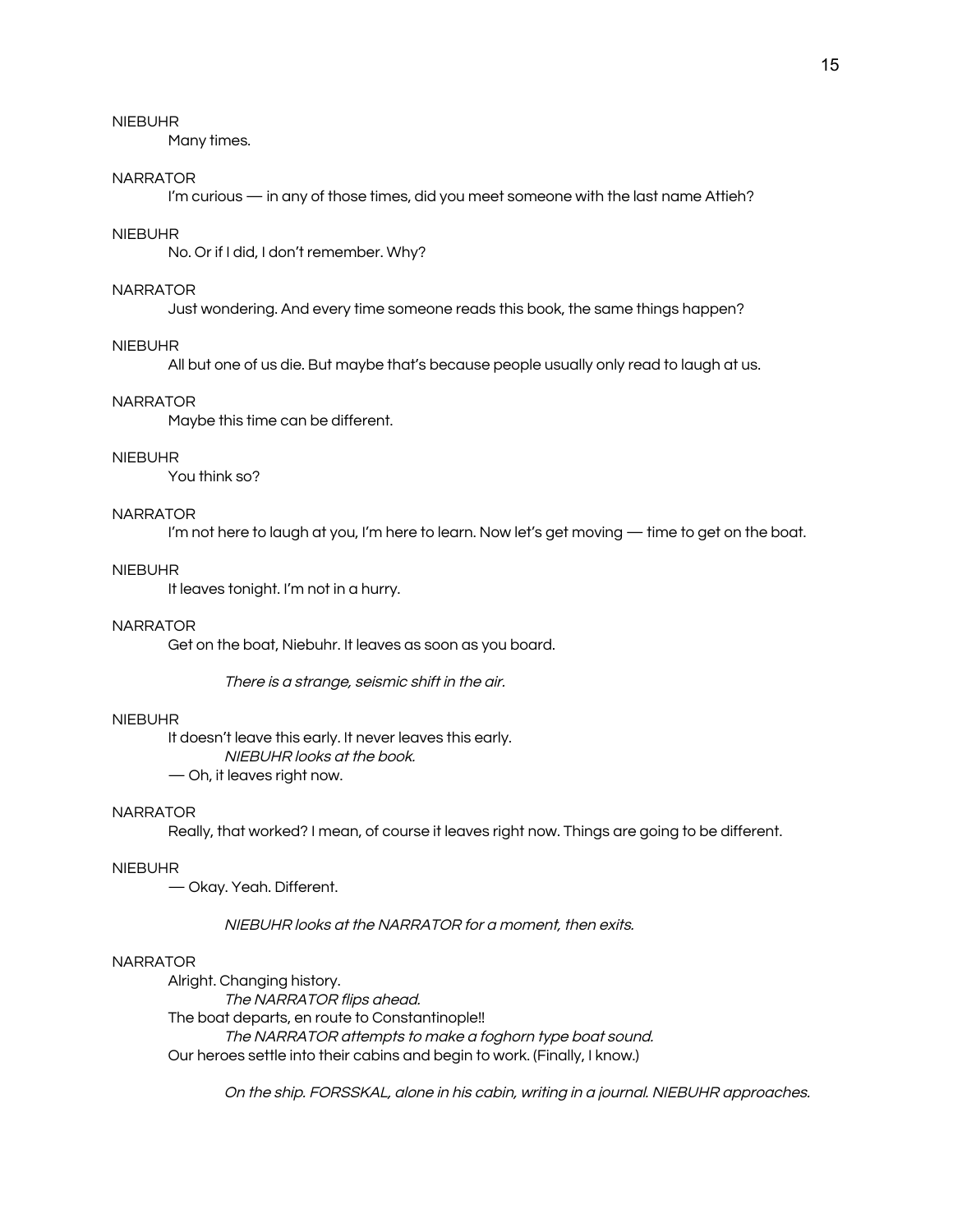Knock knock.

### FORSSKAL

I don't have time for jokes.

### NIEBUHR

No, um, it's me, Niebuhr. I want to talk to you.

#### FORSSKAL

Oh, okay. Fine.

### NIEBUHR

I hope I'm not interrupting.

### FORSSKAL

You are.

### NIEBUHR

I'm sorry, I just wanted to see how you're doing.

### FORSSKAL

I've already discovered seven different types of seaweed since we departed from Copenhagen. Have you started work on anything?

### NIEBUHR

Venus is going to pass in front of the sun soon, so hopefully these clouds clear so I can observe it.

#### FORSSKAL

Why are you staring at me like that?

### NIEBUHR

Things seem — different around here. Changed. Don't you think?

### FORSSKAL

If you say so.

#### NIEBUHR

Like the boat is leaving earlier than we thought.

### FORSSKAL

Is it? I didn't notice.

### NIEBUHR

And Von Haven is calling himself the expedition leader again.

#### **FORSSKAL**

Let him. We both know he'll tire himself out eventually.

### NIEBUHR

That doesn't upset you?

#### FORSSKAL

I don't care to be distracted by petty matters the way Von Haven is.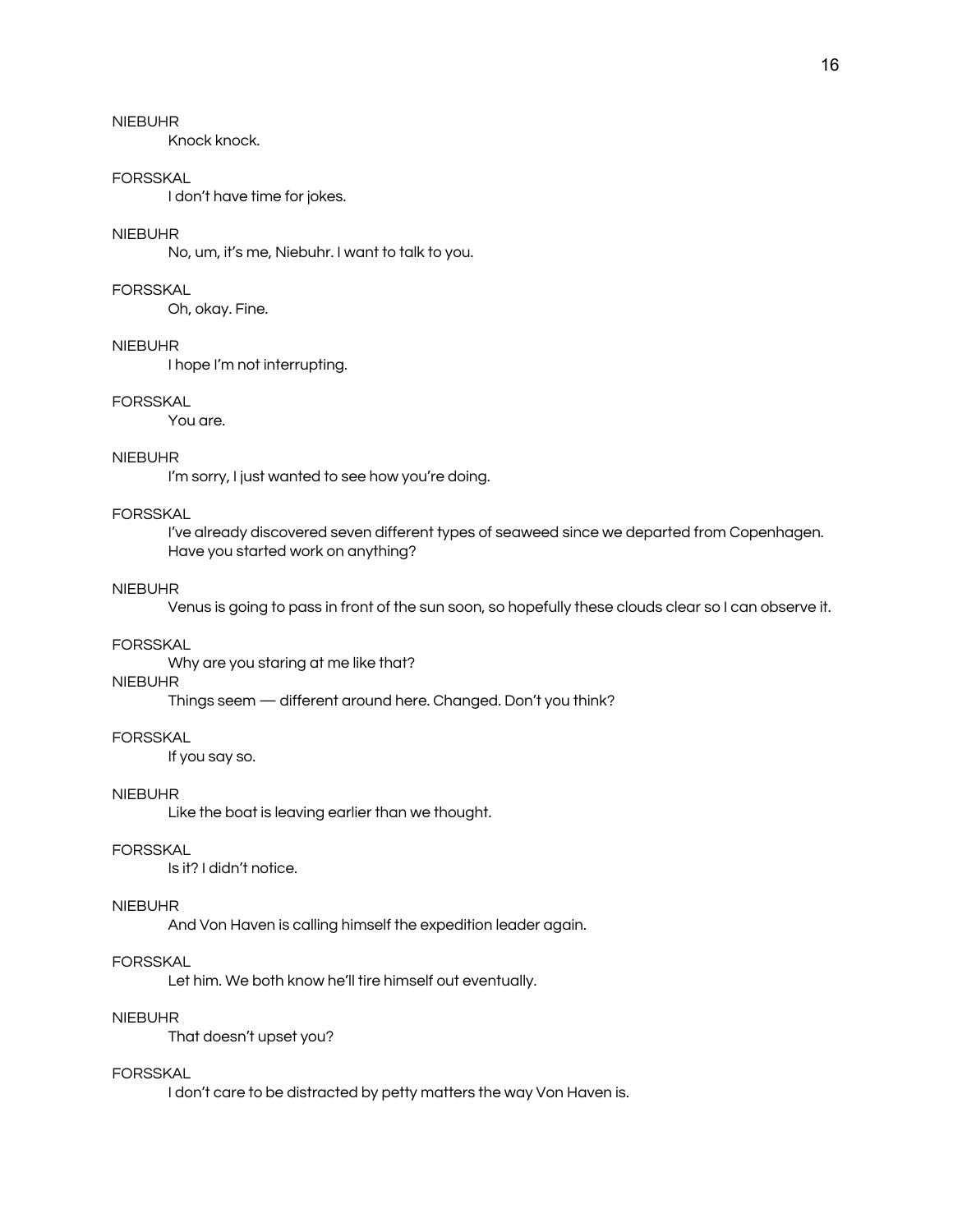You seem more focused on your work now than when we first met.

### FORSSKAL

Because the expedition has actually started now.

### NIEBUHR

No other reason? You haven't noticed any other weird changes?

#### FORSSKAL

What are you talking about?

#### NIEBUHR

Nothing. Never mind. Are you worried we might die on this trip?

### FORSSKAL

Well, now I am. I have to work. Please leave.

#### NIEBUHR

Sorry. Bye.

### NIEBUHR, exiting, accidentally steps on <sup>a</sup> plant sample.

#### FORSSKAL

My seaweed!

### NIEBUHR

Ah! Sorry!

#### The NARRATOR turns <sup>a</sup> page and the scene shifts. VON HAVEN is with KRAMER.

#### VON HAVEN

Who does this Swede think he is? At every turn, he disrespects me!

### KRAMER

Do you think he means to?

### VON HAVEN

Of course he does! He wants me removed from the expedition! He wants to be leader! It's a coup!

#### KRAMER

I thought we all ranked equally.

### VON HAVEN

Oh, my sweet simple Kramer, you are too thick to see it. He's plotting against us. It's clear as day.

#### NIEBUHR entering

Knock knock, hope I'm not interrupting —

### VON HAVEN

You are!

#### NIEBUHR

Does the world feel different to you?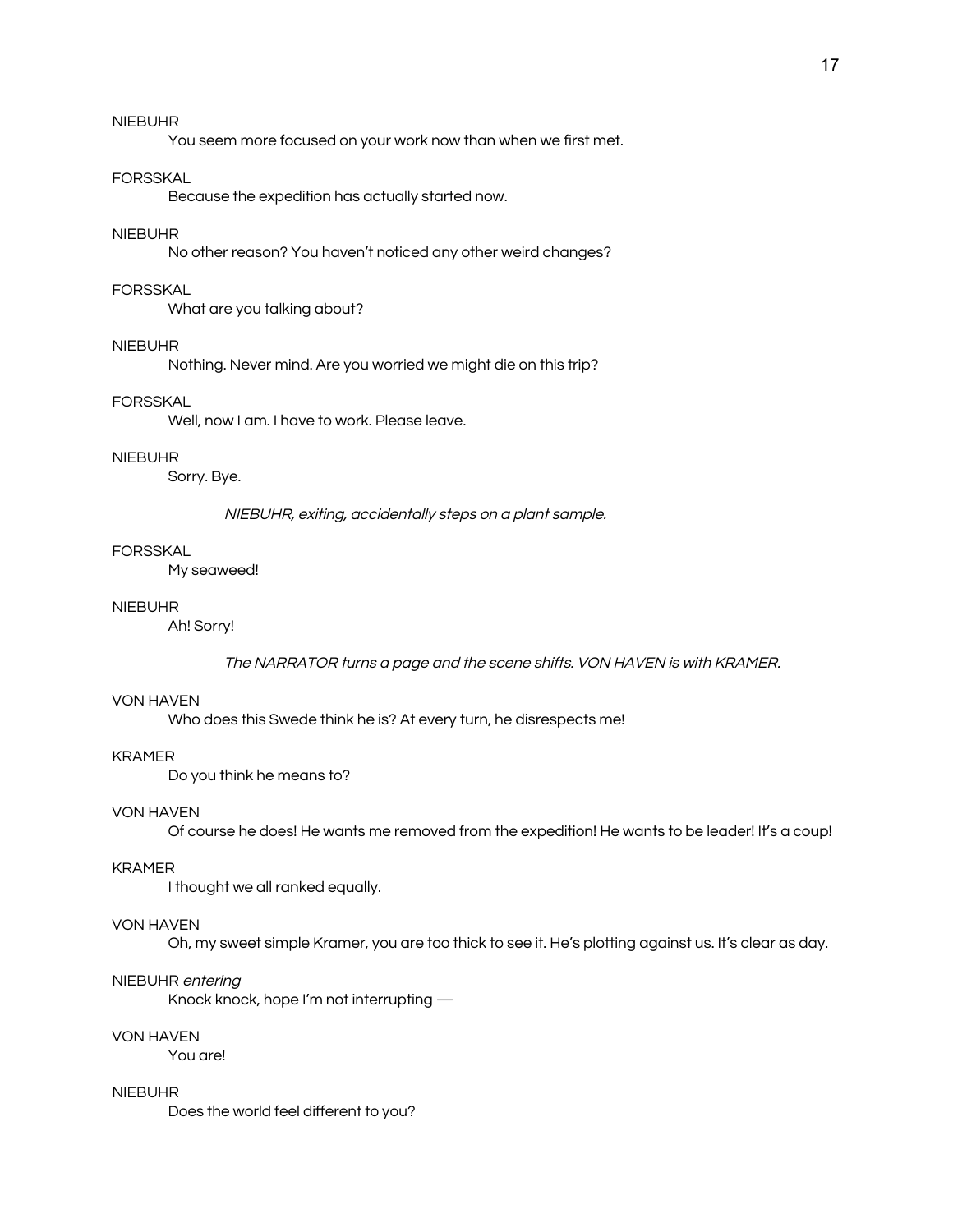Of course — I'm not leading this expedition! Now get out, we're in the middle of something.

#### NIEBUHR exiting

Right, sorry!

### VON HAVEN

Enough of this madness. I'm going to confront Forsskal.

### KRAMER

Now?

### VON HAVEN

Things don't change unless you change them, Kramer.

#### KRAMER

Me? Why me?

#### VON HAVEN

Not you specifically, the general "you". Do I really have to explain what that means? Things don't change unless one changes them, okay? We must strike while the iron is —

### KRAMER

Iron.

### VON HAVEN

Precisely. Now, let's go put this Swede in his place. For Denmark!

#### KRAMER chanting

Denmark! Denmark! Oh, this is a great chant! Denmark! Denmark!

> VON HAVEN and KRAMER exit. The NARRATOR turns <sup>a</sup> page and the scene shifts again. BAURENFEIND is drinking and drawing. NIEBUHR enters with an astrolabe.

#### BAURENFEIND

Whatcha got there?

### NIEBUHR

An astrolabe.

#### BAURENFEIND

Right, cool, right. I totally know what that is.

### NIEBUHR

Venus is going to eclipse the sun, and I want to make sure I can take measurements. Are you working?

#### BAURENFEIND

Working? We're on a boat, Niebuhr. Let's enjoy it.

### NIEBUHR

I'll try. Do you feel like something has changed, like in the air  $-$  ?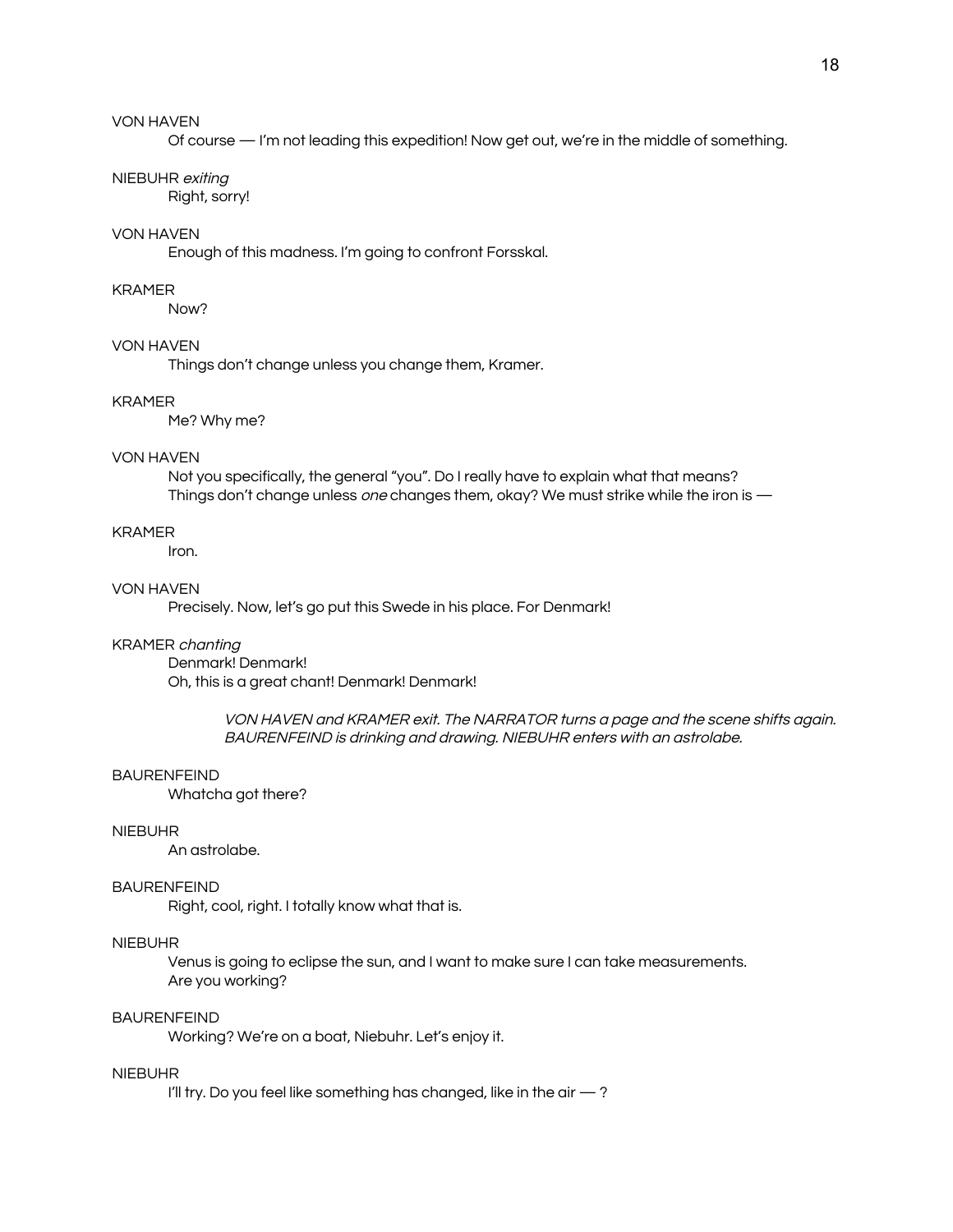# KRAMER off

Denmark! Denmark!

#### BAURENFEIND

Is somebody chanting?

#### KRAMER off

Denmark! Denmark!

#### VON HAVEN and KRAMER enter.

#### BAURENFEIND

Hey, great chant, Kramer! Are you going to war or something?

#### VON HAVEN

We are preventing a coup!

#### BAURENFEIND

Cool, can I come?

#### KRAMER

Okay!

#### KRAMER / BAURENFEIND Denmark! Denmark!

### NIEBUHR

This is new.

#### VON HAVEN, KRAMER, and BAURENFEIND approach FORSSKAL working.

#### VON HAVEN

Knock knock.

#### **FORSSKAL**

Not now, Niebuhr —

### NIEBUHR

Oh, he doesn't want to be disturbed —

#### VON HAVEN

Forsskal, I'd like a word.

### NIEBUHR

Oh boy.

#### VON HAVEN, KRAMER, and BAURENFEIND confront FORSSKAL.

### FORSSKAL

What are you all doing? I'm trying to work.

#### VON HAVEN

I will not allow you to throw a coup and take my place as leader!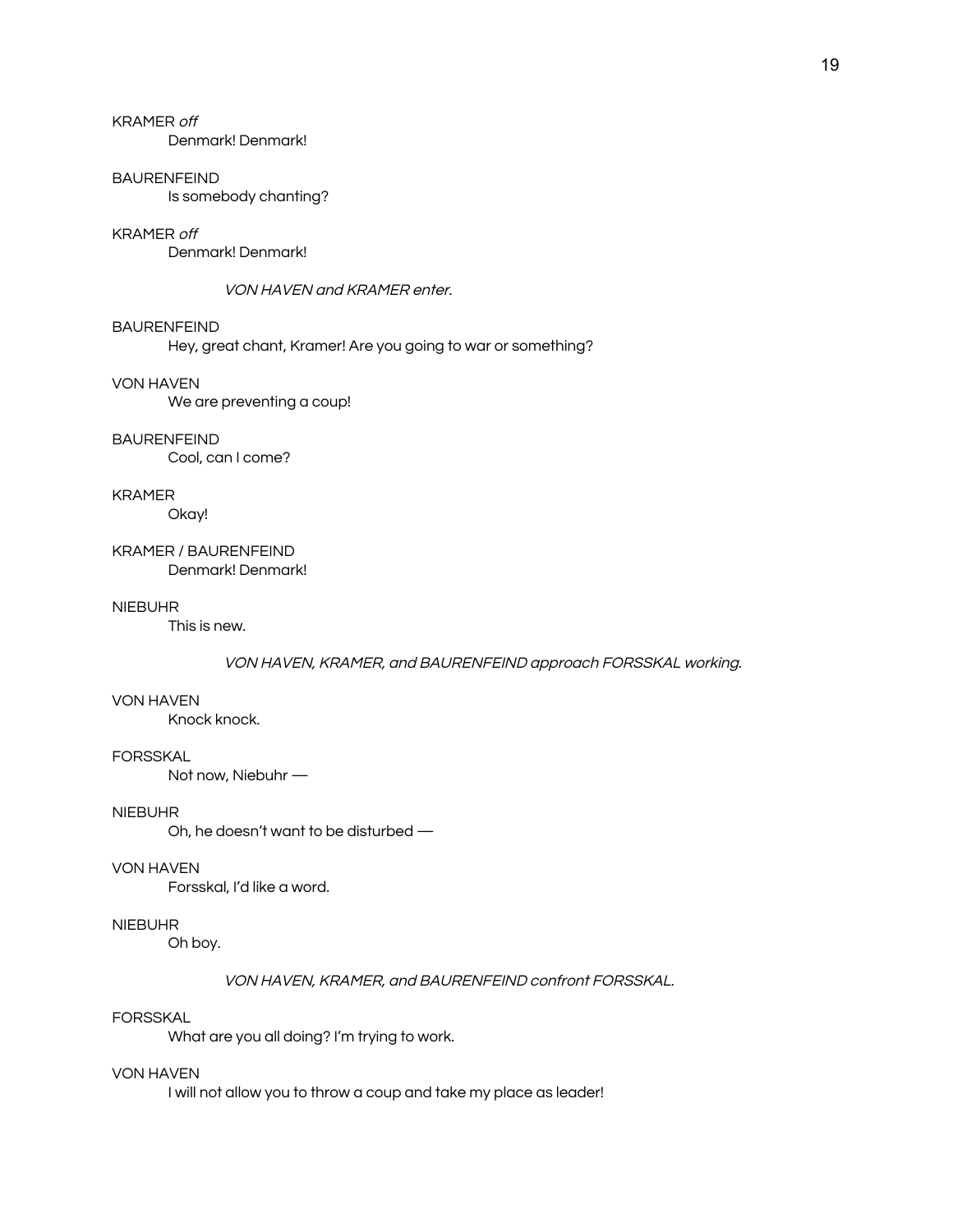# FORSSKAL

You're not the leader. We don't have a leader.

### VON HAVEN

But I want to be!

### FORSSKAL

Alright, please leave now. I'm working.

### VON HAVEN

You can't tell me what to do!

### FORSSKAL starts to push VON HAVEN away.

#### FORSSKAL

I asked you nicely.

### VON HAVEN

You can't push me! This crazed man is pushing me, the leader of the expedition!

#### FORSSKAL

I don't want any trouble, just leave me in peace.

### VON HAVEN

I know how jealous you are of me and my accomplishments!

### KRAMER

Danish accomplishments!

### FORSSKAL

Is that what this is about? Nationality? I thought we were past that.

### VON HAVEN

You thought wrong! Now do the honorable thing and take your leave of this expedition.

### FORSSKAL

Why would I do that?

### VON HAVEN

— Because I don't want you here.

### FORSSKAL

I can't believe this.

# NIEBUHR

Um — maybe we should all take a deep breath —

FORSSKAL starts to leave.

### VON HAVEN

Don't walk away from me!

### FORSSKAL

Watch me! Now I'm going to slam this door in your face!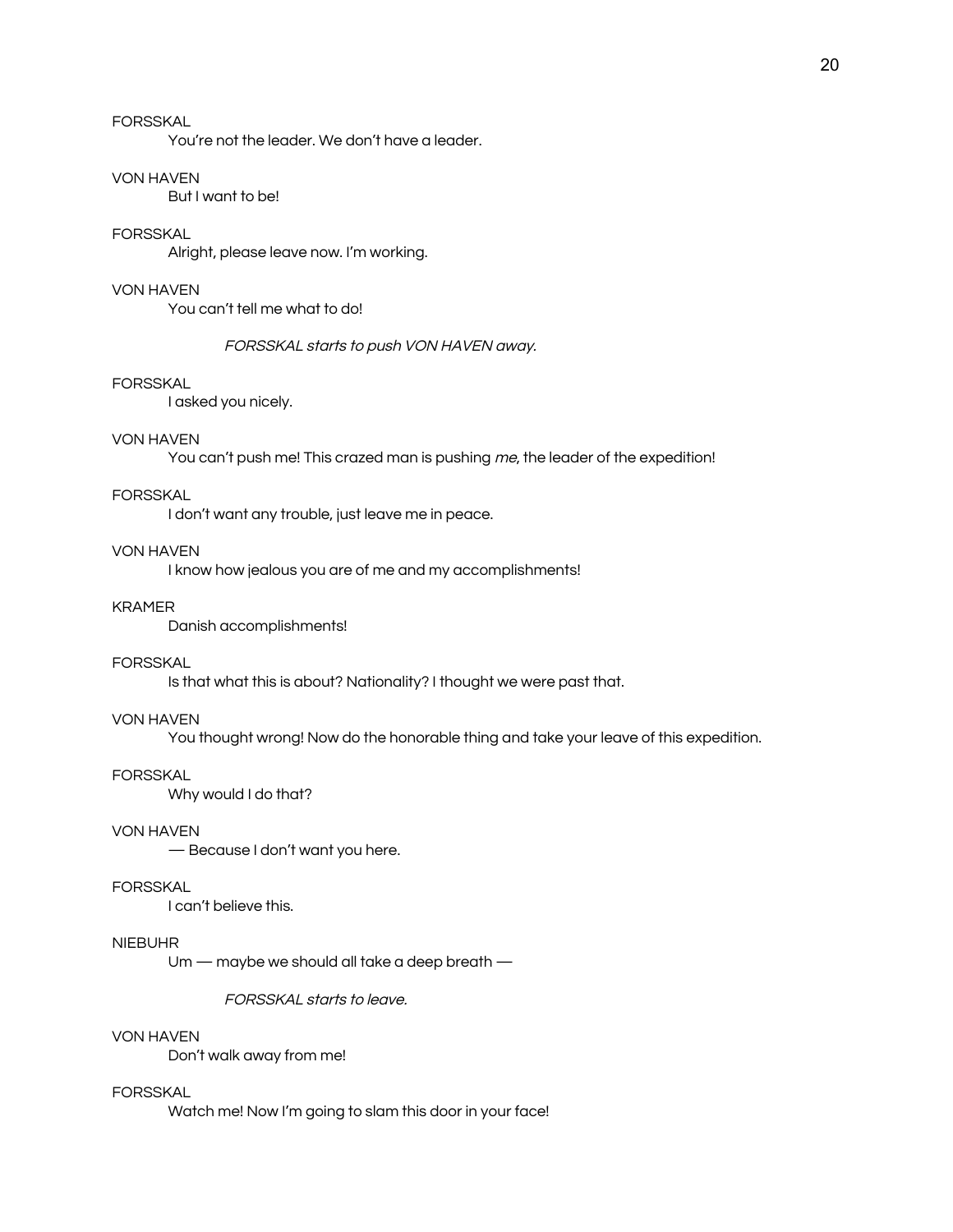Don't you do it.

#### NIEBUHR

Anyone? A nice deep breath?

FORSSKAL slams the door.

#### VON HAVEN

I hope you disappear up your own ass!

### FORSSKAL

Right back at you!

### VON HAVEN

I say we write a letter to the king and demand his removal. Who's with me? Pause. No response.

Kramer?

#### KRAMER

— I don't think that's the best idea.

# VON HAVEN

But he's trying to —

#### NIEBUHR

He's trying to work. Just like the rest of us. That's what we're here to do, right? NIEBUHR notices something above. Look — Venus.

They all look. NIEBUHR begins taking measurements with the astrolabe.

#### BAURENFEIND

That's another planet? It looks just like a blip in front of the sun.

#### FORSSKAL entering and looking up

Is it happening? Never mind, I answered my own question. Wow.

### **NARRATOR**

They all watched Venus pass in front of the sun. A once in a lifetime sight.

The 1761 Transit of Venus was observed by astronomers all around the globe. It was a landmark event in calculating the distance between Venus and the sun, and the size of the solar system as a whole. How these huge unknowable worlds related to each other.

The squabbles of the expedition seemed to fall away before this celestial wonder.

### **BAURENFEIND**

That's incredible, Niebuhr.

### KRAMER

I've never seen anything like it. It's like — a weird dot.

### FORSSKAL

It's almost as impressive as my seaweed.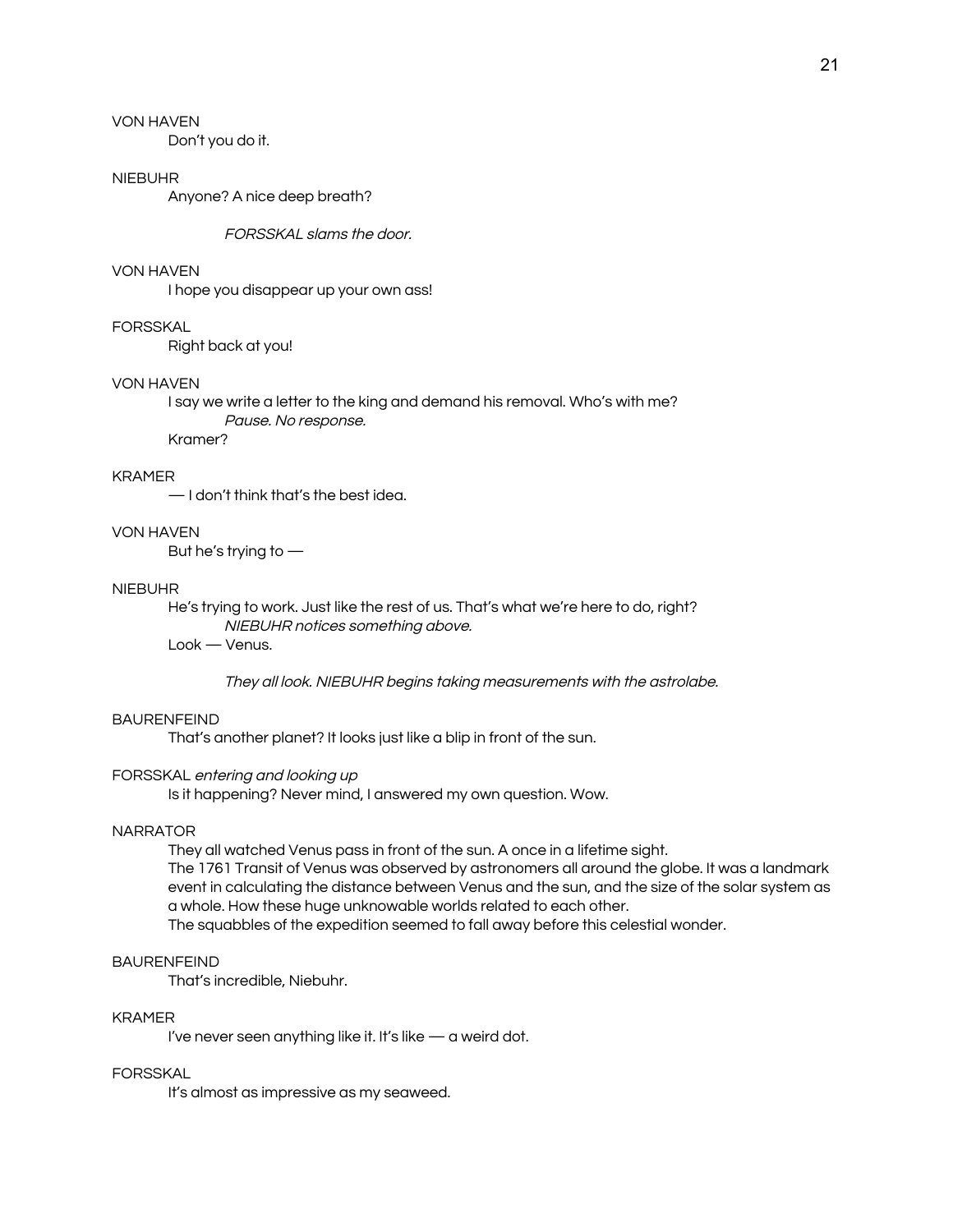I have no words.

### One by one, they exit. NIEBUHR and the NARRATOR remain.

### NIEBUHR

Don't look too long, you'll hurt your eyes.

#### NARRATOR

Thanks.

# NIEBUHR

This usually doesn't happen. It's usually cloudy.

#### NARRATOR

Big changes already.

### NIEBUHR

So, you like history?

#### NARRATOR

I guess, sure.

### NIEBUHR

Because even people who really like history don't find us often. How did you?

#### NARRATOR

Just happened across the book.

#### NIEBUHR

Uh huh. You know — by making our ship leave early, you made Forsskal obsessed with his work, von Haven paranoid about his status, Venus visible — a lot of changes.

### **NARRATOR**

A lot of changes. Should we see if it's saved a life?

The NARRATOR flips ahead. Same as Scene One. VON HAVEN is coughing.

# FORSSKAL

Get him some water!

#### KRAMER

We're surrounded by water!

### FORSSKAL

Fresh water, you imbecile!

#### NIEBUHR

Nope.

#### FORSSKAL

— What?

The NARRATOR flips back again.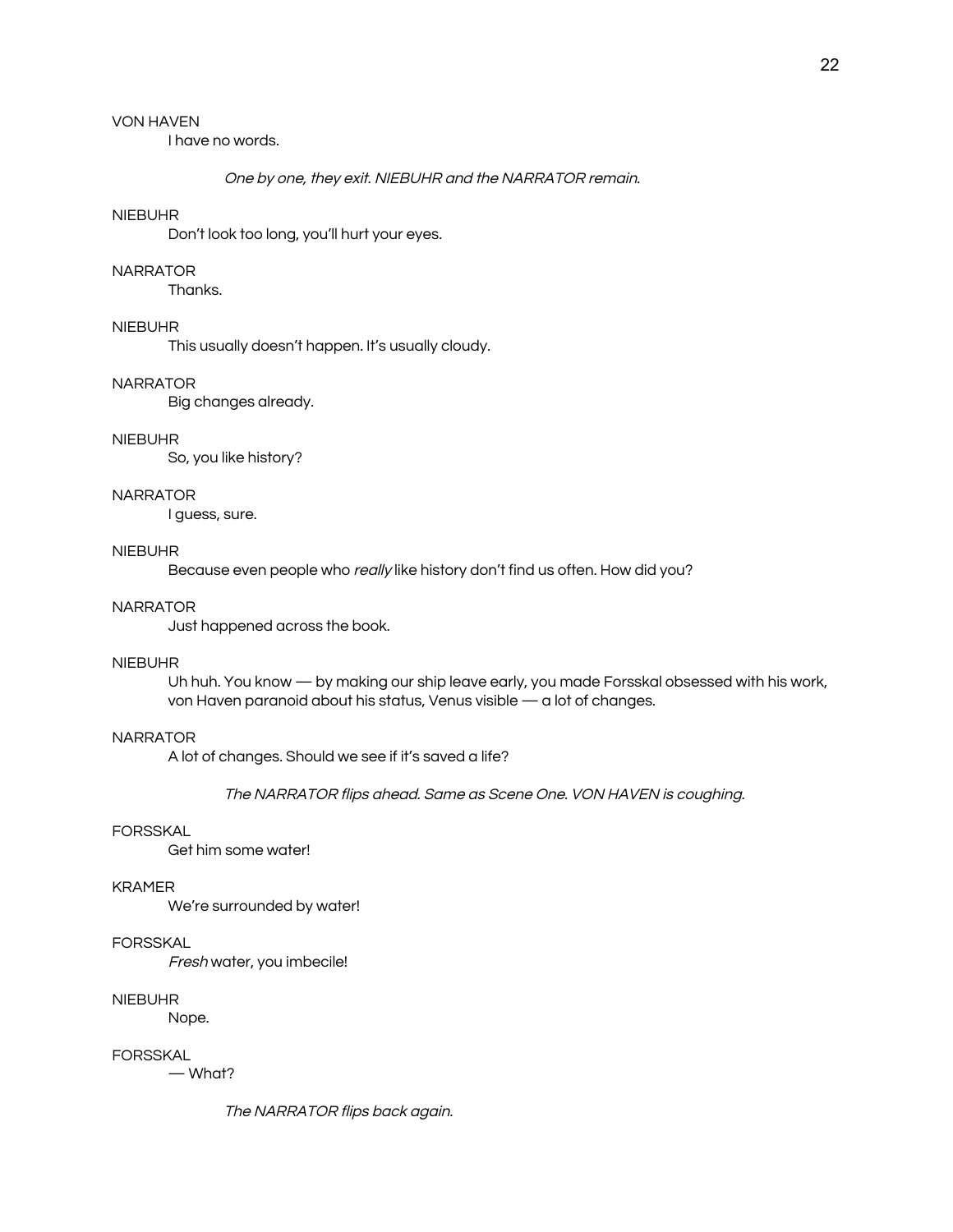He's still dying.

### NARRATOR

Bigger changes, then. Do you trust me?

# NIEBUHR

Let's see how this goes.

### NARRATOR

Great. A ringing endorsement. Here goes nothing!

The NARRATOR flips ahead. Transition.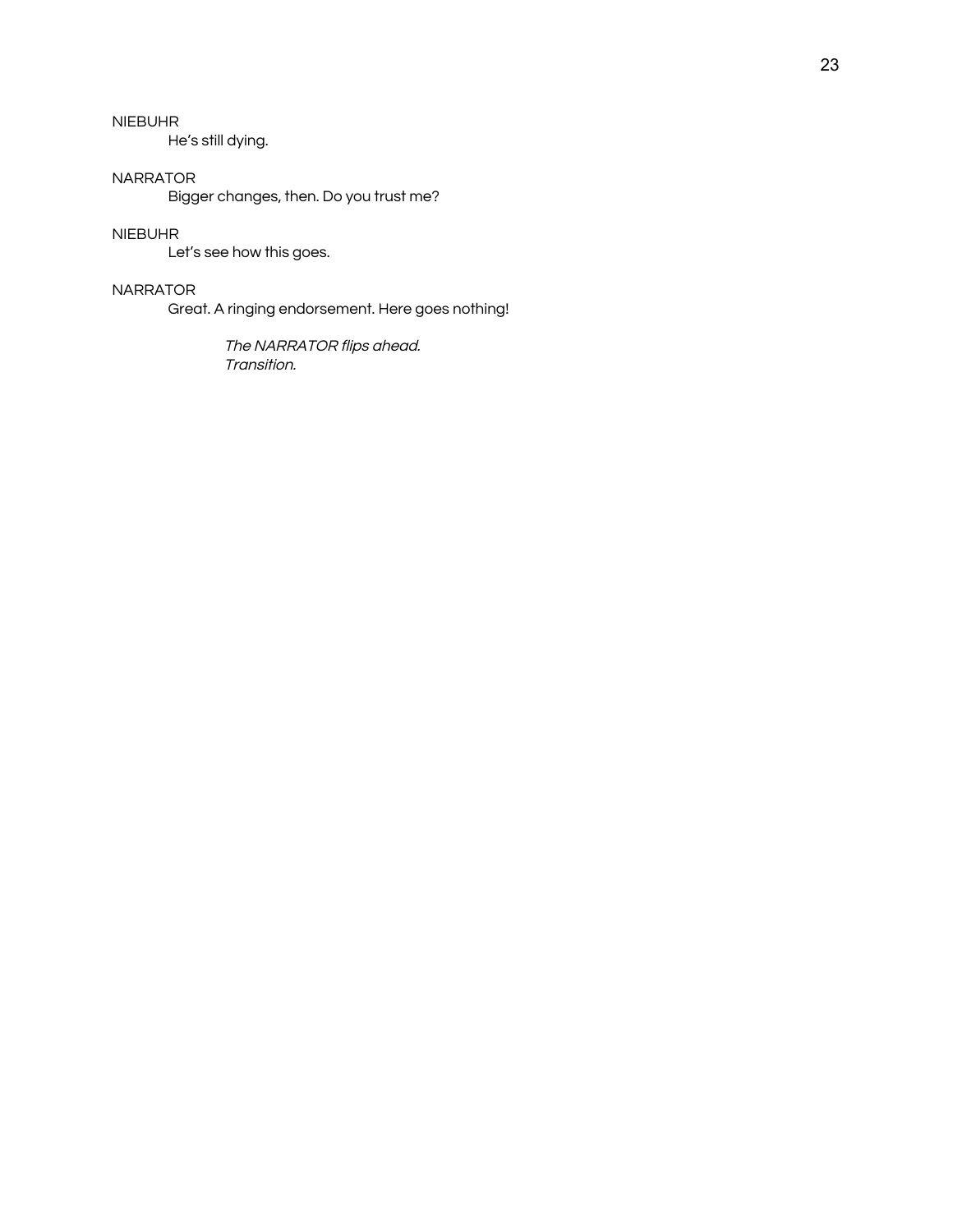#### Four

#### NARRATOR

The expedition arrives at its first major stop: Constantinople! Welcome welcome! FORSSKAL, NIEBUHR, BAURENFEIND, and KRAMER enter.

The NARRATOR refers to the book, to find <sup>a</sup> name.

I am Von Gahler, the Danish ambassador here, and I'm so happy to see an expedition from Denmark to Arabia Felix! What a wonderful achievement for King Frederick!

#### FORSSKAL

And for science.

### NARRATOR

That too, sure. Now, aren't there supposed to be five of you? Where's Von Haven?

### KRAMER

He said he had to stop by the apothecary.

### **FORSSKAL**

For what?

### KRAMER

I don't know, medicine? Apothecary stuff?

### NARRATOR

He thought he could skip out on meeting me, the Ambassador von Gahler??

#### KRAMER

Um, I guess?

#### NARRATOR

How rude! I'll be right back. The NARRATOR flips ahead and the others are gone. VON HAVEN is there. Excuse me — von Haven?

#### VON HAVEN

Ah, hello! I see my intelligence has garnered me admirers as far afield as Constantinople! A fan! What would you like me to sign?

#### NARRATOR

Actually, I'm the apothecary. Can I help you find something?

### VON HAVEN

Yes, I'm looking for some arsenic?

### NARRATOR

Arsenic, like poison arsenic?

### VON HAVEN

Are you an idiot? Yes, poison arsenic!

#### NARRATOR getting arsenic

Coming right up. I saw Ambassador von Gahler the other day, he was very excited to meet you.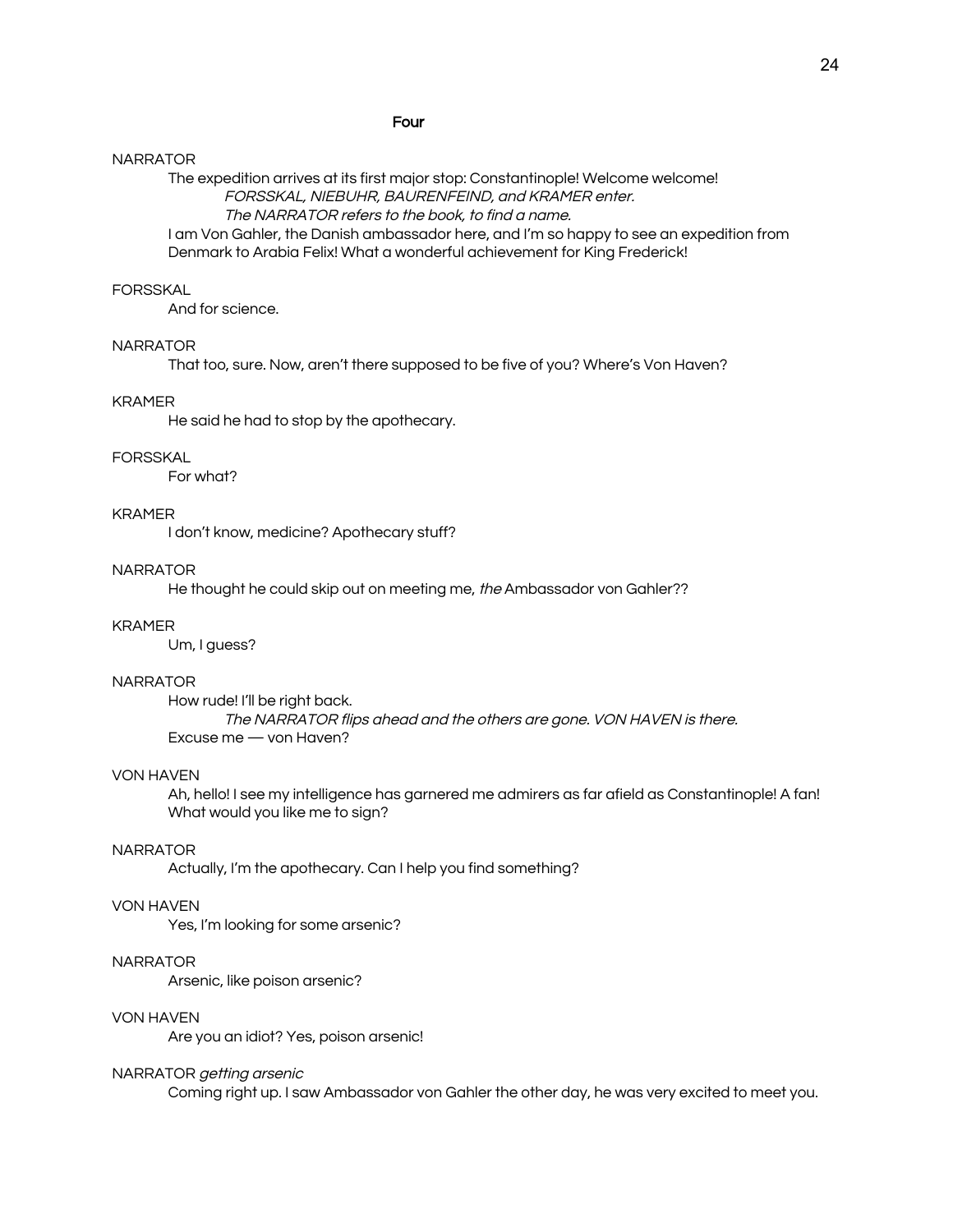I'm sure he was.

### NARRATOR

Have you seen him yet, since arriving in the city?

#### VON HAVEN

Not yet — I'm on my way there now.

NARRATOR handing VON HAVEN the arsenic Terribly rude to keep your host waiting.

### VON HAVEN paying

I'm on my way there now. Keep the change.

### NARRATOR

Have a great day!

#### VON HAVEN

Byeee.

NARRATOR flips the book back, and is back with the others..

### NARRATOR

I'm back! Von Haven was at the apothecary.

### FORSSKAL

How'd you get there and back so quickly?

#### NARRATOR

I run fast. He bought arsenic. A lot of arsenic. And now he's on his way here.

#### KRAMER

Arsenic as in poison arsenic? That doesn't sound good.

#### BAURENFEIND

Is he going to poison us?

### NIEBUHR

You didn't stop him??

#### NARRATOR

It all happened so fast! This doesn't usually happen?

### NIEBUHR

No!!

#### FORSSKAL

He's going to kill us. Well, probably mostly me.

# BAURENFEIND

It's been nice knowing you.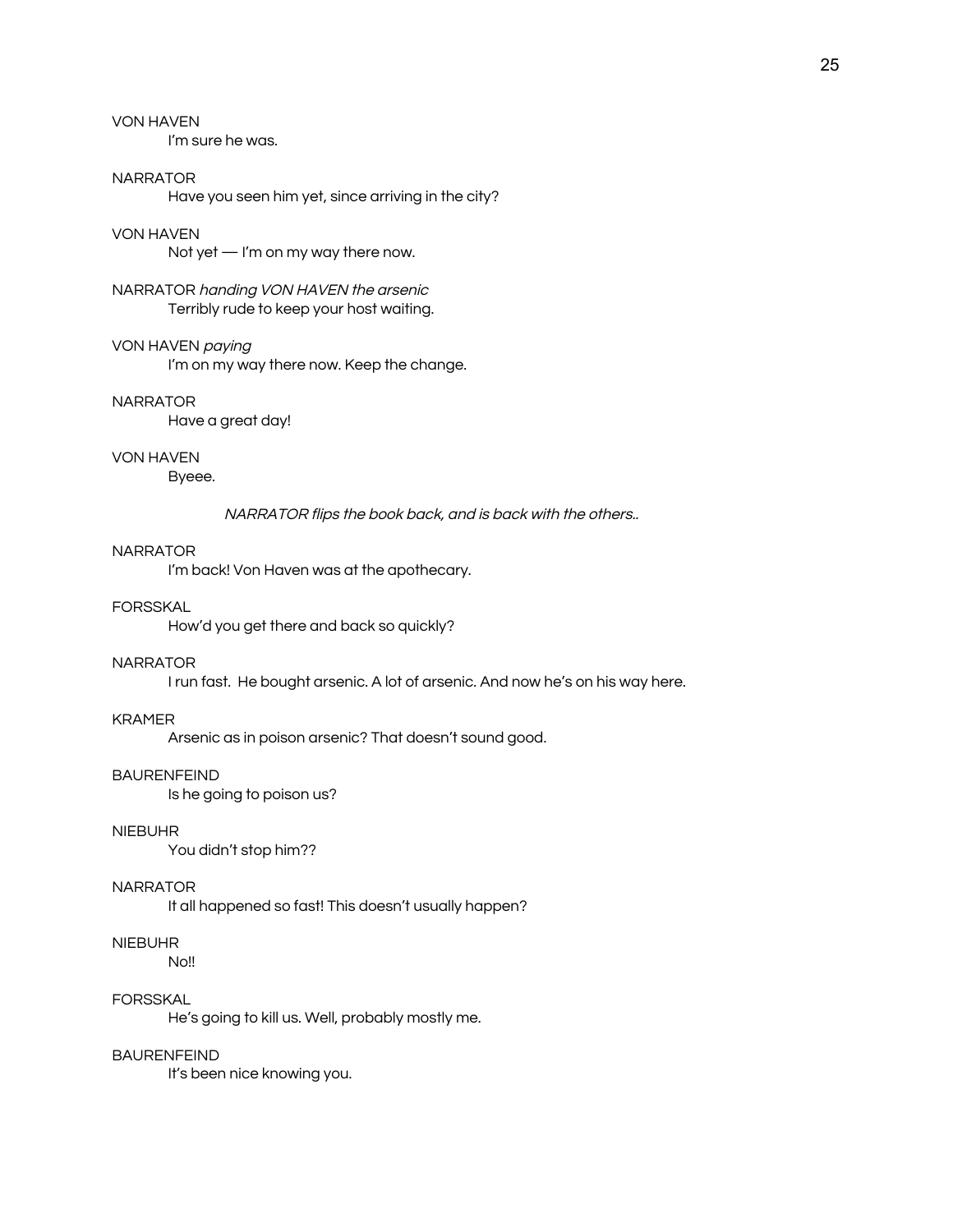What are we going to do??

#### VON HAVEN entering

Sorry I'm late.

### NARRATOR

Oh! Professor von Haven. Hello. Um. It's an honor to meet you.

### VON HAVEN

Hello, yes, it is.

They're all staring at VON HAVEN.

#### KRAMER

How was the apothecary? Find what you were looking for?

#### VON HAVEN

Yes.

Silence.

#### KRAMER

That's — good.

#### VON HAVEN

Yes. Well. Thank you for hosting us, Ambassador, but I'm going to retire now. The next leg of the journey requires a well-rested leader.

#### NARRATOR

I thought you all ranked equally.

#### VON HAVEN

We do, in the end, don't we? Good night, all. Sleep well.

#### VON HAVEN exits.

### NARRATOR

Oookay.

### NIEBUHR

This isn't what I meant by bigger changes!

### NARRATOR

It's fine! I've got it under control!

### NIEBUHR

So what do we do?

### NARRATOR

Let me think. Maybe it won't actually end up being a problem.

The NARRATOR flips ahead. NIEBUHR, FORSSKAL, BAURENFEIND, and KRAMER are dead, poisoned. VON HAVEN stands over them, laughing.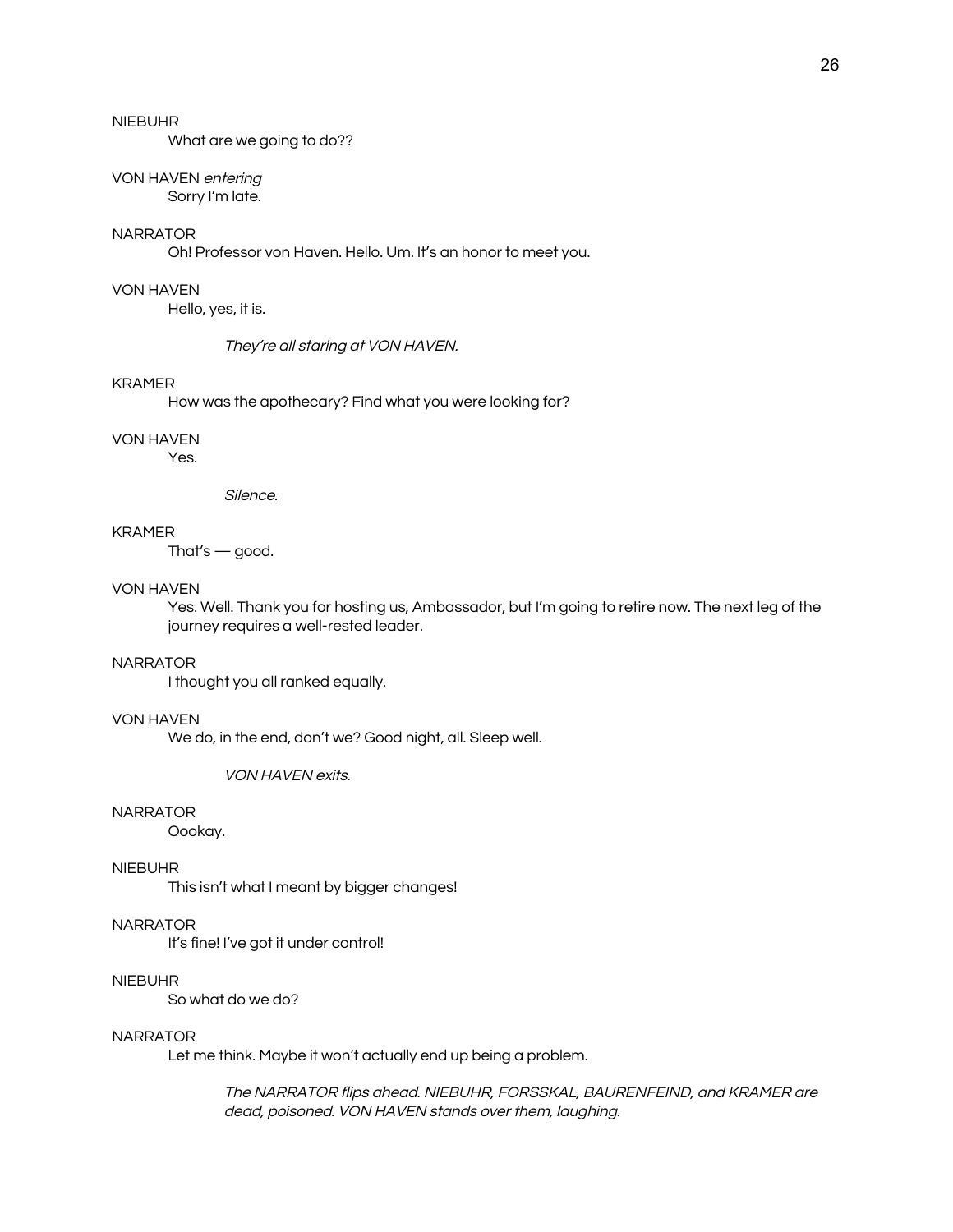Who's the leader now?? Sees the NARRATOR. Von Gahler! You've seen too much!

# NARRATOR

Ahhh!!!

The NARRATOR flips back. Everyone is alive again. So it doesn't end well with the arsenic.

### NIEBUHR

No kidding!!

#### FORSSKAL

We should tell the king, right? They'll have to remove him from the expedition.

#### BAURENFEIND

It'll take weeks for a response.

#### KRAMER

And arsenic kills faster than that, I'm pretty sure.

# NARRATOR

Let's write a letter anyway.

#### FORSSKAL

I'm going to die.

### NIEBUHR

Nobody's going to die.

#### BAURENFEIND

What should we write?

#### KRAMER

Letter! Letter! Letter!

### NARRATOR

"Dear King Frederick." Start there.

#### BAURENFEIND writing

"We are writing to inform you of a matter which has caused us all great fear."

### FORSSKAL

Von Haven's trying to poison us!

#### BAURENFEIND

Easy does it, now. Geez.

"While in Constantinople, Professor von Haven purchased an astonishing amount of arsenic. The amount is so large, it would easily serve as the last meal for over twenty men. When we consider this in conjunction with the arrogance and temper he has always shown, we can imagine only the most horrible of intentions."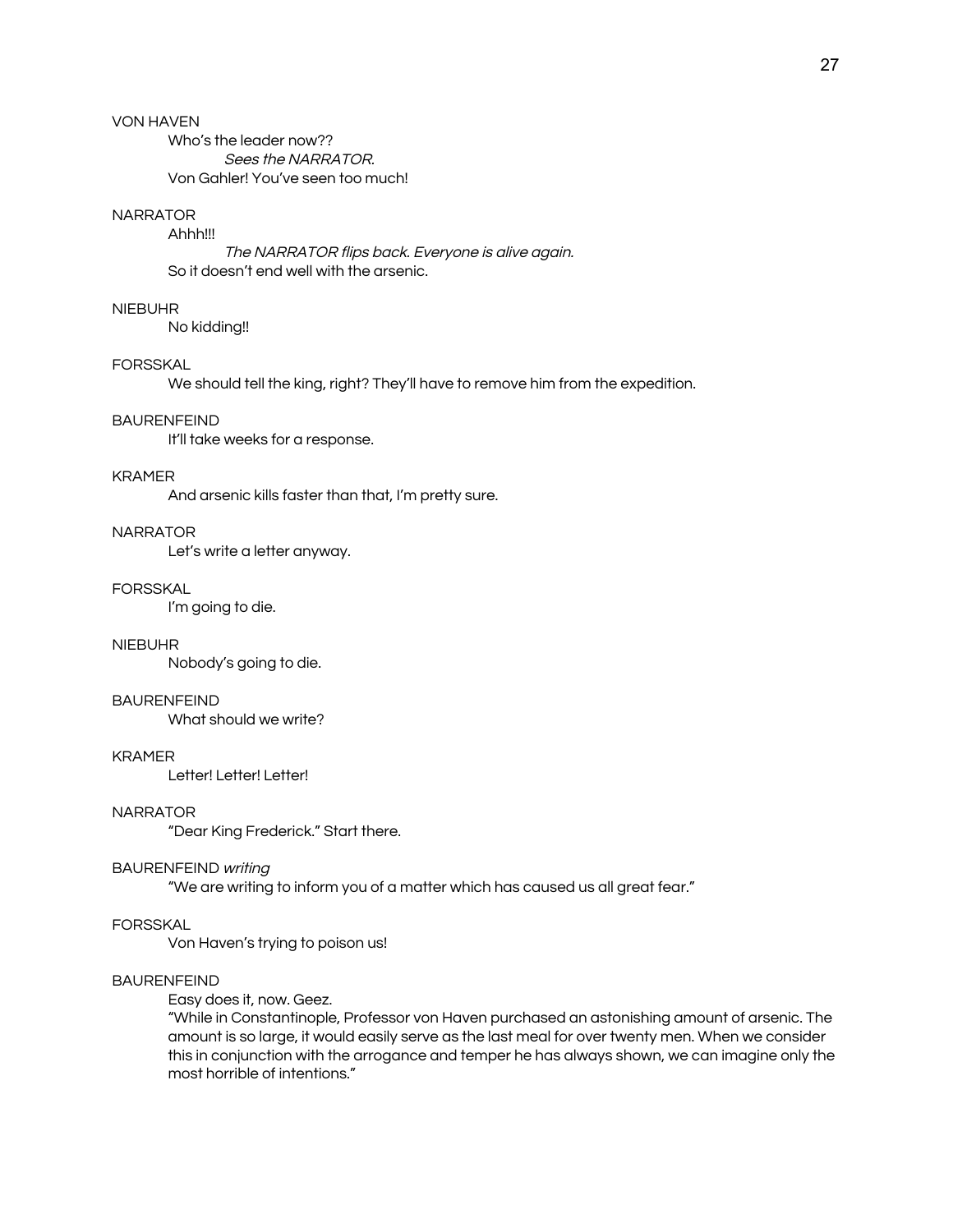We. Are. Going. To. Die. Out. Here. Please. Help.

### BAURENFEIND

"Please put our minds at ease and remove Professor von Haven from this expedition, for the safety of all of us."

#### NIEBUHR

Here, give me that pen.

### BAURENFEIND

No, I'm writing! Hey!

#### NIEBUHR taking the pen

"If he should attempt to poison us, I will as a soldier know how to avenge it. To be sure a bullet isn't much comfort, but more honorable for him to die a gentleman than a coward."

#### BAURENFEIND

Did you just offer to shoot him?

#### NIEBUHR

Only if we need to.

### BAURENFEIND taking the pen back

Give me that. "With deepest respect, we remain your majesty's humble servants." Let's sign it and get this over with.

BAURENFEIND, NIEBUHR, and FORSSKAL sign the letter.

#### NARRATOR

Great letter. Let's send it.

The NARRATOR takes the letter and hurls it offstage. It hits VON HAVEN, who is entering.

#### VON HAVEN

Ow! What was that for?

#### NARRATOR

Oops! Sorry. I'll take that.

The NARRATOR throws the letter offstage again.

### FORSSKAL

I thought you were going to bed.

### VON HAVEN

I got thirsty.

Pause. They're all staring in fear again. So I'm just going to get some water.

NIEBUHR mouths "What do we do?" to the NARRATOR.

#### NARRATOR

New plan.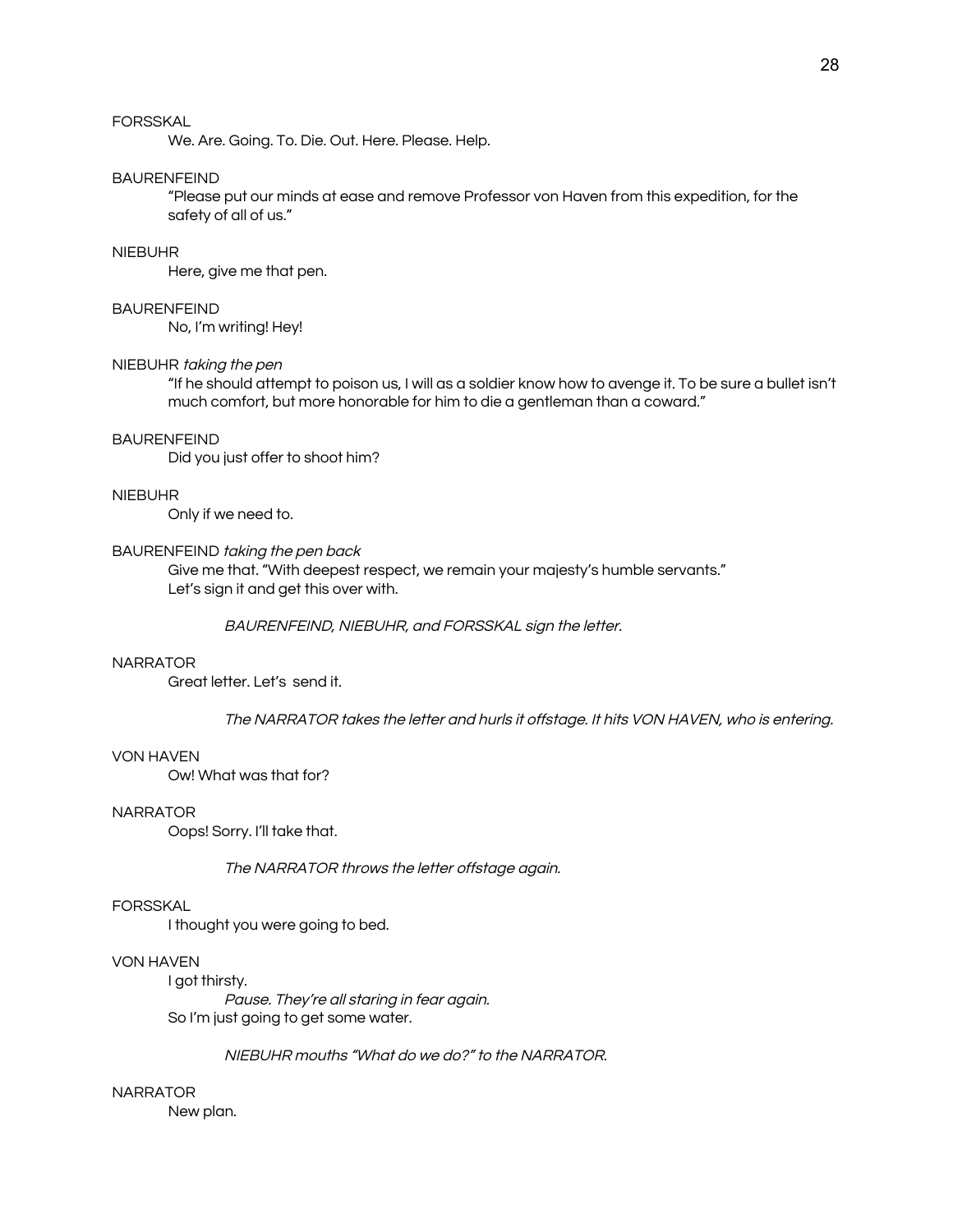What?

### NARRATOR

I know about the arsenic, von Haven.

### VON HAVEN

Arsenic? What arsenic?

### **NARRATOR**

I know about the arsenic.

Another strange, seismic shift in the air. VON HAVEN holds out the arsenic, almost against his own will.

# VON HAVEN

Oh — this arsenic?

### KRAMER

What is happening?

### NARRATOR

You're not going to use that, right?

### VON HAVEN

No.

# **NARRATOR**

Not even to poison your fellow expedition members?

# VON HAVEN

No, why would I do that?

### NARRATOR

Then why did you buy it?

#### VON HAVEN

For fun.

### NARRATOR

Fun. Yes. Fun. We're just going to forget all this happened, okay?

### VON HAVEN

Okay.

### NARRATOR

Excellent. All fixed. Nobody was poisoned and nobody died. I think I'm getting pretty good at this!

### VON HAVEN

Well, I'm exhausted. Think I'm going to turn in for the night. Nice seeing you all.

### FORSSKAL

Are you going to poison me?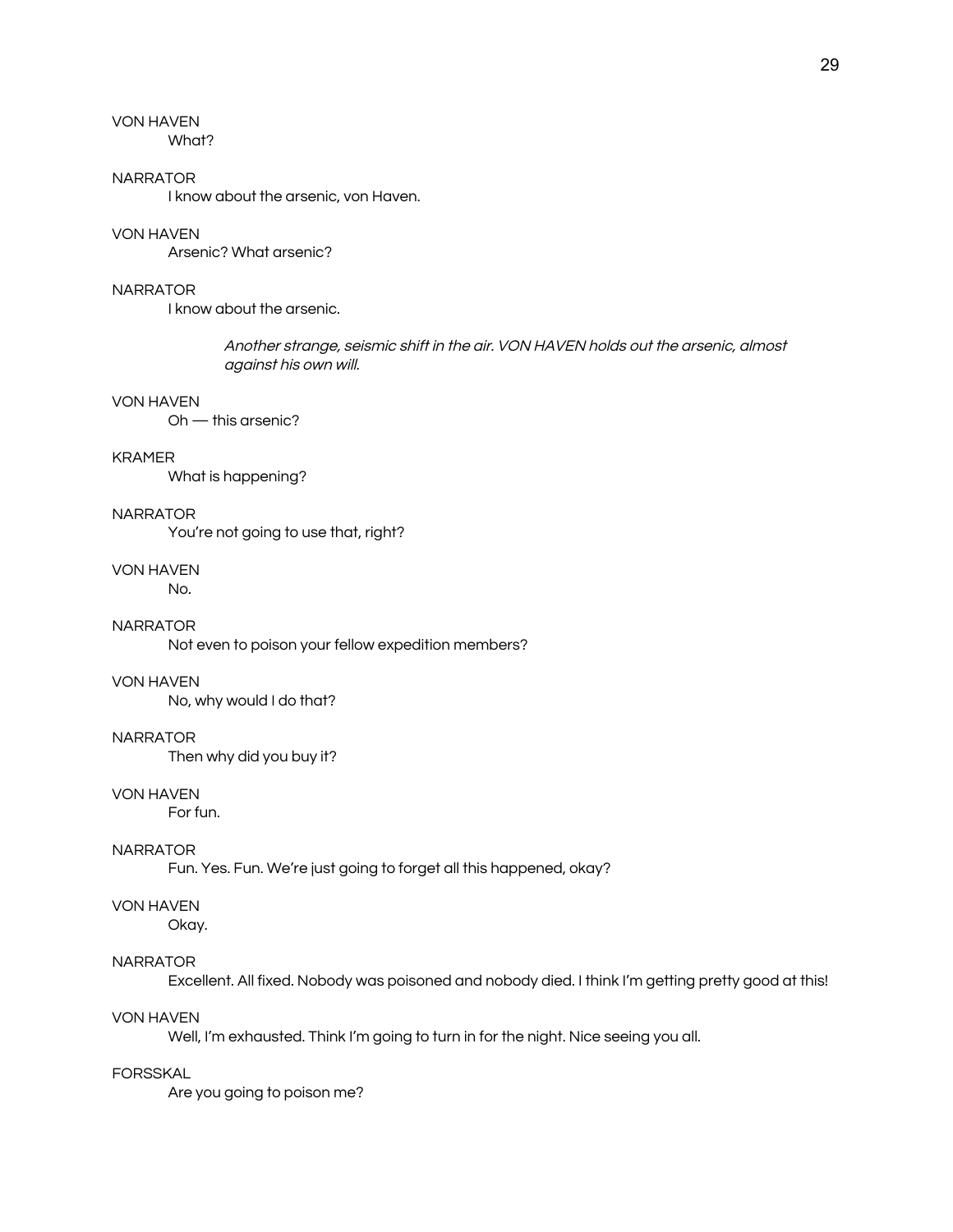No, silly. What would I even poison you with?

#### FORSSKAL

— The arsenic you're holding.

#### VON HAVEN

Oh, this arsenic? I forgot I even had this. How embarrassing. Why don't you hold onto this, Kramer? Since you're the doctor here.

# KRAMER taking the arsenic

Ooo, dangerous responsibilities. Thank you.

### VON HAVEN

No, thank you. See you all tomorrow!

VON HAVEN exits.

### BAURENFEIND

— That was weird.

### NIEBUHR

Can we trust him?

# KRAMER

He handed over the poison.

## FORSSKAL

I've never seen him that — innocent before.

#### NIEBUHR

Big changes, I guess.

### NARRATOR

That's right.

#### NIEBUHR

Except no more arsenic scares, please.

### NARRATOR

You got it. My bad on that one. What's next?

> The NARRATOR flips ahead. Transition.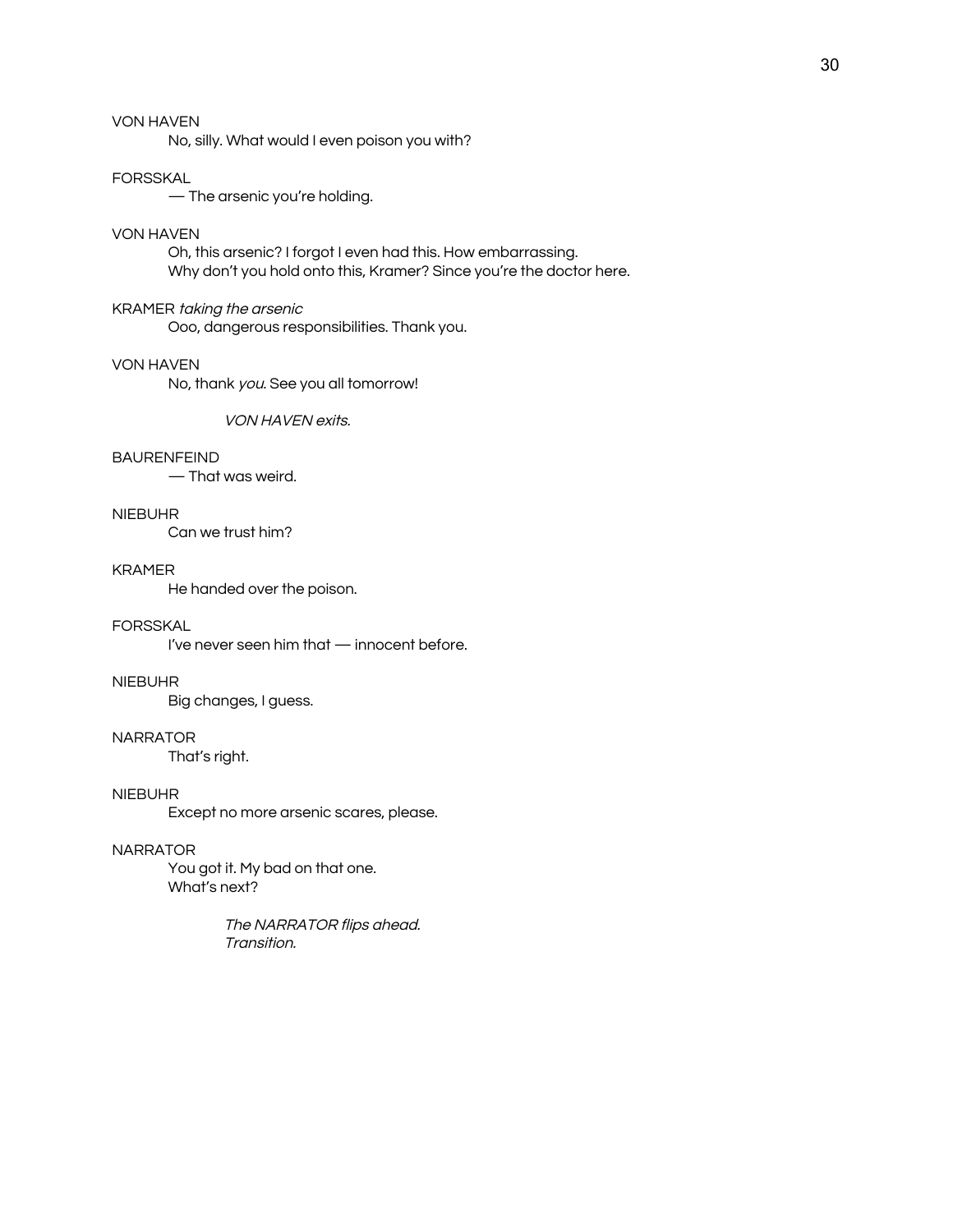### Five

#### NARRATOR

Here we go. Onward to Cairo! There are things to learn!

A shift, and they are all in Cairo.

### VON HAVEN

Cairo!

# NIEBUHR

The Nile!

### FORSSKAL

The Pyramids at Giza!

#### BAURENFEIND

The Sphinx!

#### KRAMER

The Library of Alexandria!

# NARRATOR

Um, that isn't in Cairo. That's Alexandria. It's literally in the name.

#### FORSSKAL

And it was famously destroyed. Like, centuries ago.

#### KRAMER

Huh. Bummer.

# BAURENFEIND to the NARRATOR

Hold on, who are you?

### NARRATOR

Oh, I'm your — guide. Here in Cairo. Welcome.

### BAURENFEIND

Oh, that's cool. Hi.

#### NARRATOR

Anyway, I'm sure you will find plenty here to research and keep you occupied before you continue your journey.

### FORSSKAL

Yes, I'm off to find botanical samples for my collection!

### NIEBUHR

I'll make a map of the town. Then I can talk to locals and find out how their irrigation system works!

### BAURENFEIND

That sounds, just — so boring.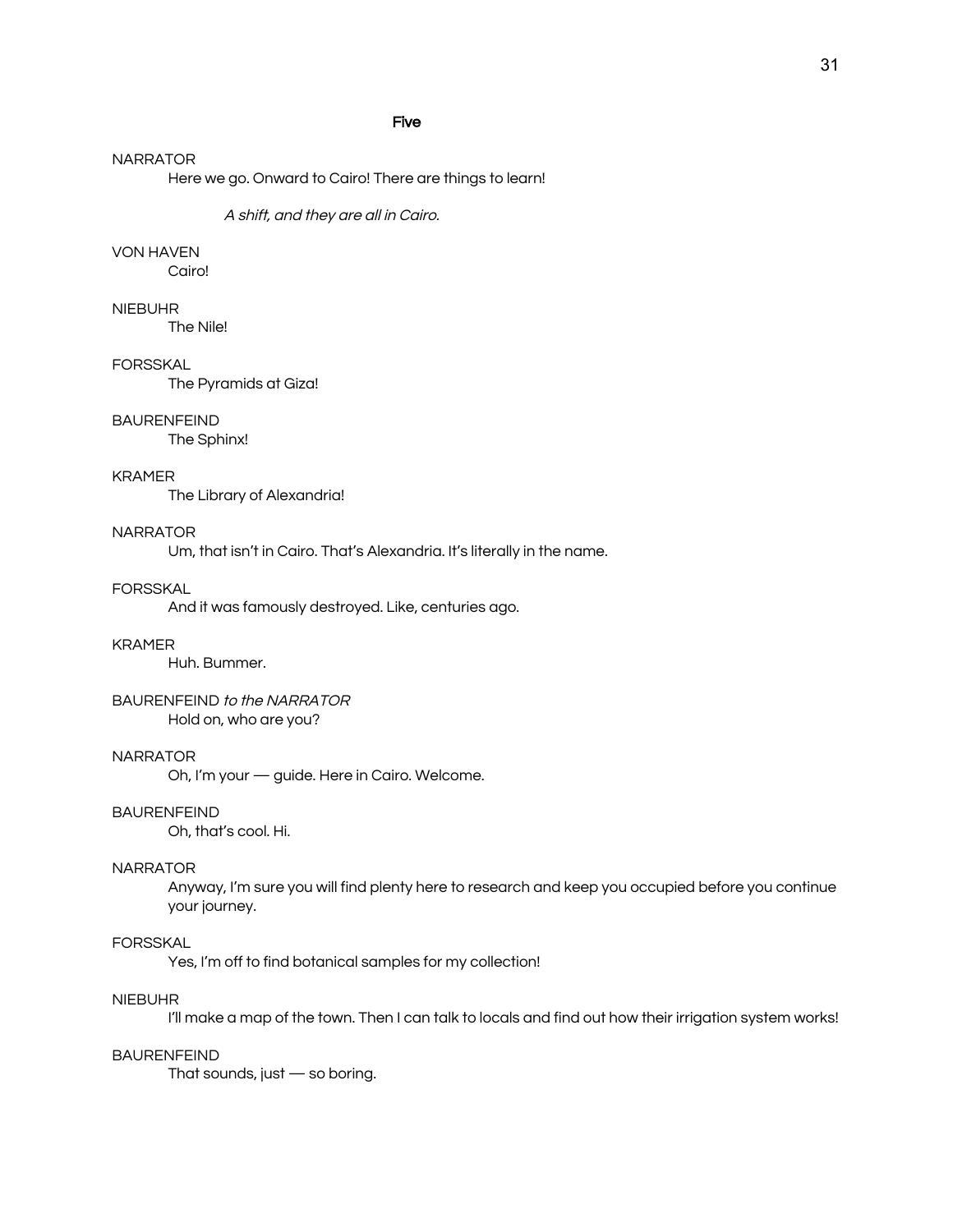Where will we be staying?

### NARRATOR

You're looking at it. You'll be staying in this house, purchased specially for you by the king!.

#### VON HAVEN

This dump? Bought by the king? There's barely enough space for me, let alone everyone else!

#### NARRATOR

Well, ideally you'll be spending most of your time outside the house, researching.

#### VON HAVEN

I can't work like this. We are here representing the king of Denmark. Surely you can do better.

### FORSSKAL exiting

I'm fine with it. I'm going to get to work.

### NIEBUHR exiting

Same here. Thanks!

### VON HAVEN

I am not "fine with it." I demand different accommodations be made!

### NARRATOR

— Alright. Fine. There's a French businessman in town who may be able to host you.

### VON HAVEN

French? God forbid!

#### NARRATOR

I swear to god, von Haven — It's either that, or you stay here.

# VON HAVEN

— Fine.

#### The NARRATOR and VON HAVEN exit.

### KRAMER

So.

### BAURENFEIND

So.

# KRAMER

I mean, it's a good thing he won't be staying with us.

### BAURENFEIND

Yeah, no poisoning our food!

### KRAMER

Oh right, yeah. I just meant he was getting kind of annoying. He never wanted to talk about canaries with me.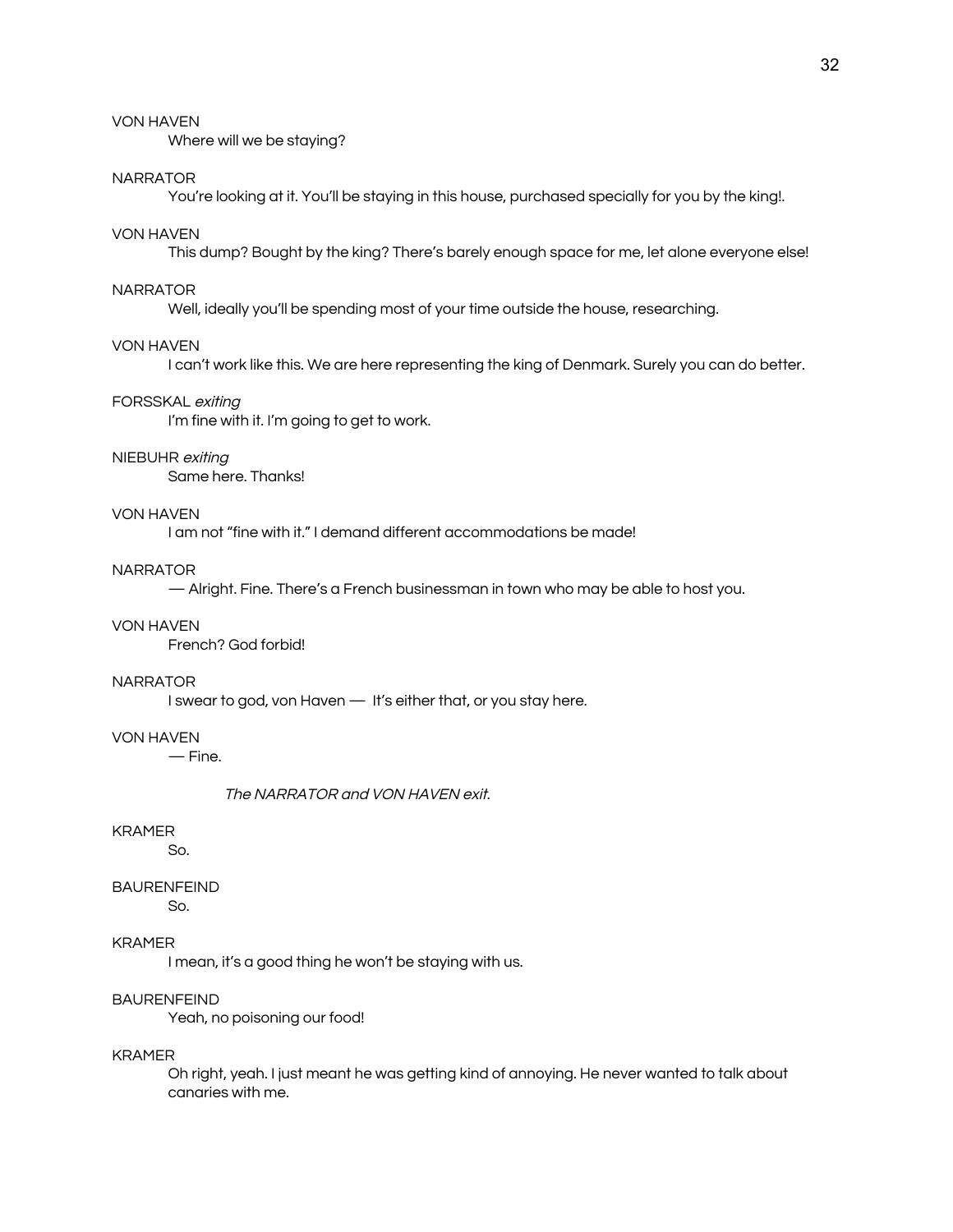### BAURENFEIND

And their care?

### KRAMER

See, you understand. What you want to do, when caring for domestic canaries especially, is  $-$ 

#### BAURENFEIND

Actually, hate to interrupt, but I should probably start drawing some stuff. Talk later!

BAURENFEIND exits, leaving KRAMER alone.

### KRAMER

Get real, Kramer. Nobody ever wants to talk about canaries.

#### The NARRATOR reenters.

# NARRATOR

Sorry, bud.

The NARRATOR flips ahead. Shift. FORSSKAL and NIEBUHR are at the Pyramids of Giza. FORSSKAL is collecting samples, NIEBUHR is measuring the pyramids with her astrolabe.

# NARRATOR

Once everyone was settled in Cairo, Forsskal and Niebuhr got to work immediately. They even traveled to Giza to study the famous pyramids.

### FORSSKAL

What are you doing?

#### NIEBUHR

Measuring.

### FORSSKAL

I thought you use that thing to map stars.

### NIEBUHR

I do.

FORSSKAL re: the Pyramids — Those aren't stars.

#### NIEBUHR

I know that.

# FORSSKAL

Right. So what are you doing?

### NIEBUHR

Measuring.

FORSSKAL

Forget it.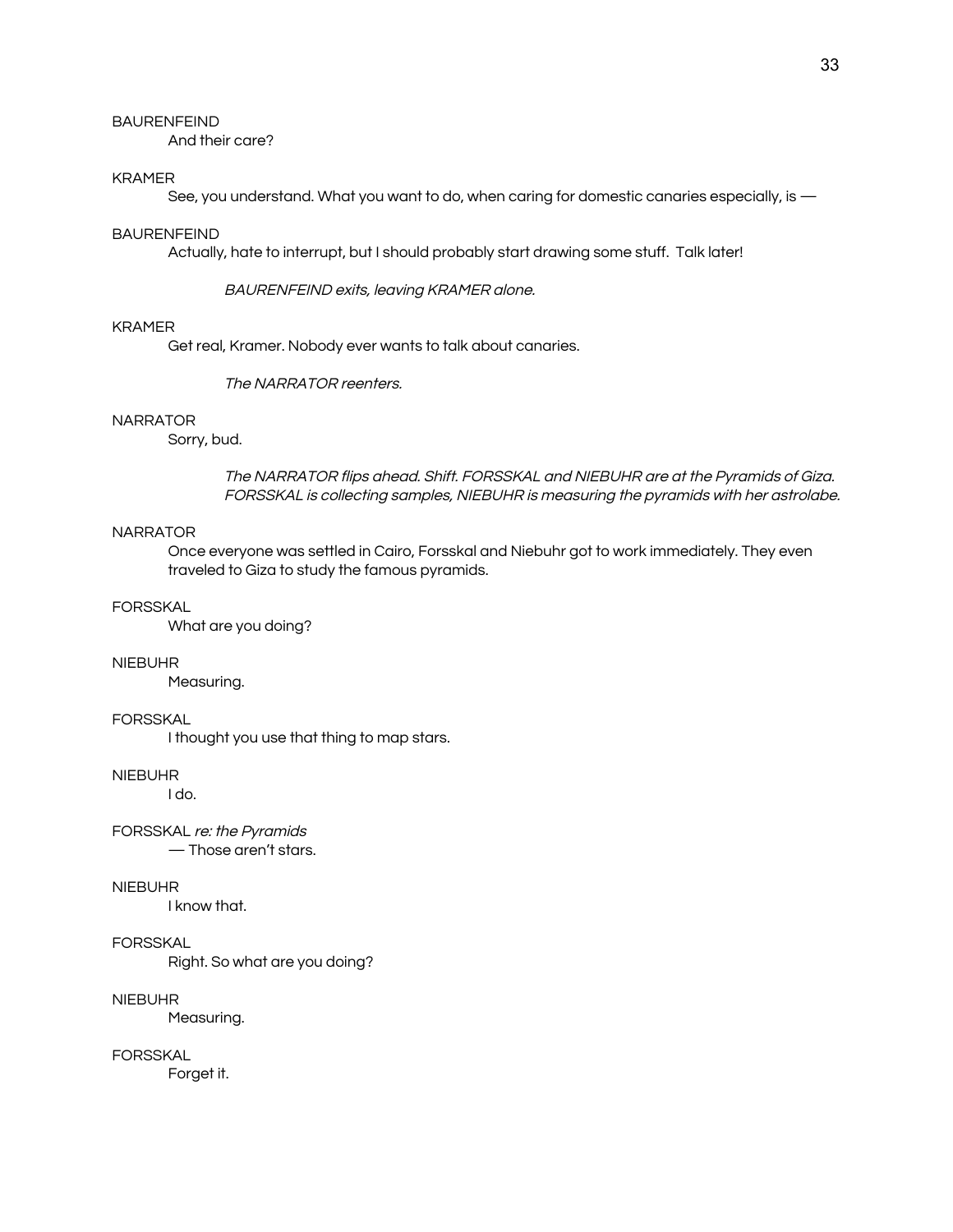They're so big, up close. It's incredible. I've never seen anything like it.

#### FORSSKAL looking at <sup>a</sup> plant Neither have I.

#### NIEBUHR

So perfectly constructed.

#### FORSSKAL

Yes.

### NIEBUHR

Geometric.

### FORSSKAL

Yes.

#### NIEBUHR

Like they're growing out of the Earth.

### FORSSKAL

And so prickly!

#### NIEBUHR

— What?

# FORSSKAL

This plant!

— That's what you were talking about, right?

### NIEBUHR

Um, sure. Let me see. What kind of plant is it?

### FORSSKAL

I don't know, I've never seen it before. It's a tough one — growing out of stones and sand. Relentless. FORSSKAL imitates the plant. "I don't care what conditions I'm under, I'll flourish anywhere. I'll make it work"

### NIEBUHR

Sounds familiar. You should call it the Forsskal.

### FORSSKAL

You flatter me. But I like the sound of that. It needs to be Latin, though — the Forsskalea.

### NIEBUHR

That sounds like a disease.

### FORSSKAL

Thanks. Very kind of you. I can't wait to send a sample of it back to Linnaeus.

#### NIEBUHR

Do you ever think about how lucky we are, to be chosen to come here and do this work?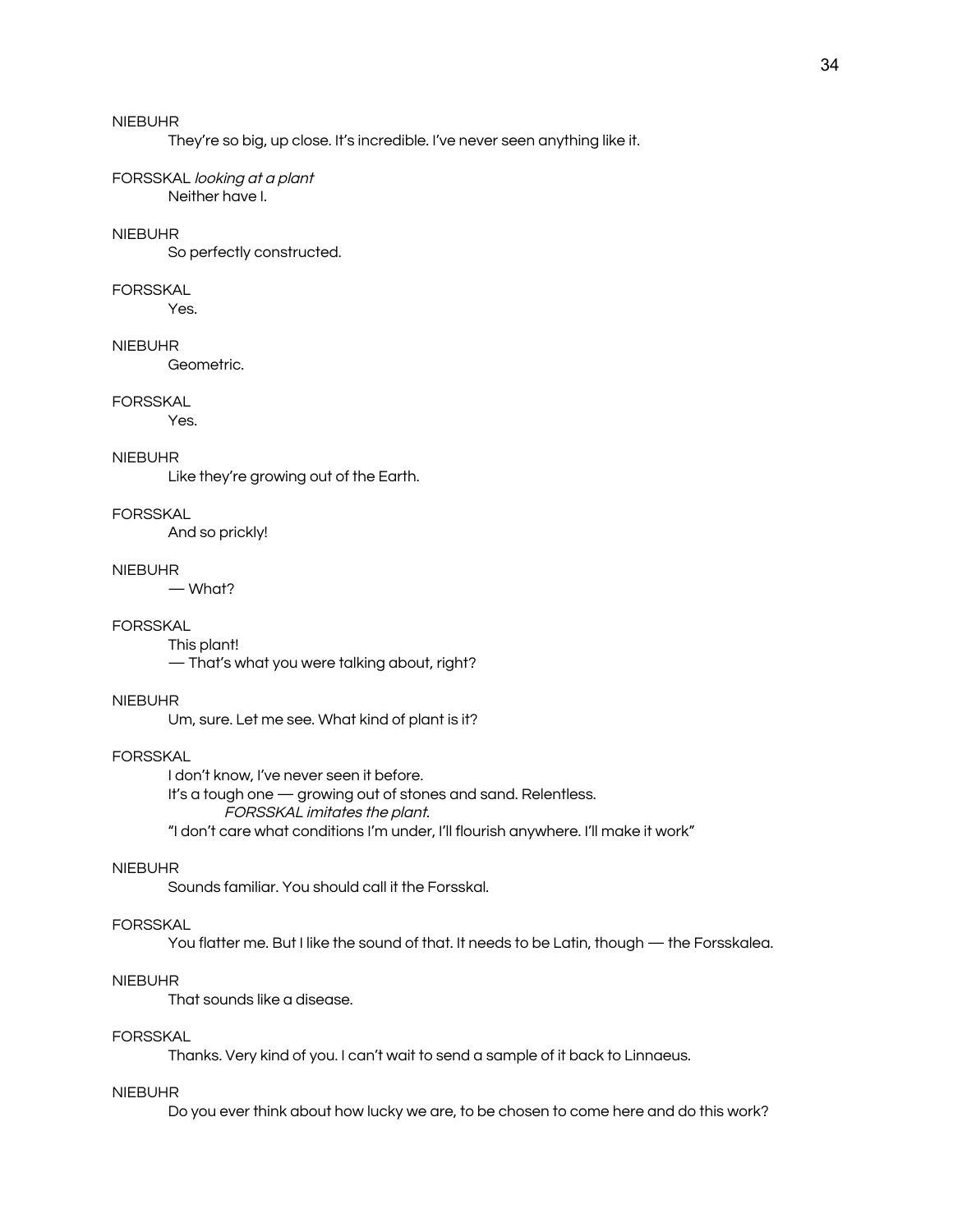### The NARRATOR runs over, accidentally stepping on FORSSKAL's plant.

### **NARRATOR**

Watch out!

The NARRATOR whacks FORSSKAL with <sup>a</sup> fly swatter.

### **FORSSKAL**

Ow! What was that about? And who are you?

### NARRATOR

You had a mosquito on you! You don't want to get malaria. No biggie, but I probably just saved your life. You're welcome.

#### FORSSKAL

You step on my plant and then hit me with that thing?? You're the one who's going to need saving!

FORSSKAL lunges at the NARRATOR, about to attack them.

#### NIEBUHR

Woah there!

NIEBUHR restrains FORSSKAL.

#### **NARRATOR**

Wow, sorry! I was just trying to help — I didn't realize you were that aggressive! Let's adjust.

The NARRATOR flips back <sup>a</sup> page A change in FORSSKAL.

### **FORSSKAL**

Owie — you hit me with that thing and it hurt.

### **NARRATOR**

Sorry about that. I was looking out for your safety.

#### FORSSKAL

Can you kiss the booboo to make it better?

### **NARRATOR**

— Oookay. I think I went too far in the other direction. Take two.

The NARRATOR flips back again. Another change in FORSSKAL.

### NIEBUHR

Is this really necessary?

### **NARRATOR**

To FORSSKAL. How do you feel?

FORSSKAL blank I feel nothing.

Yes.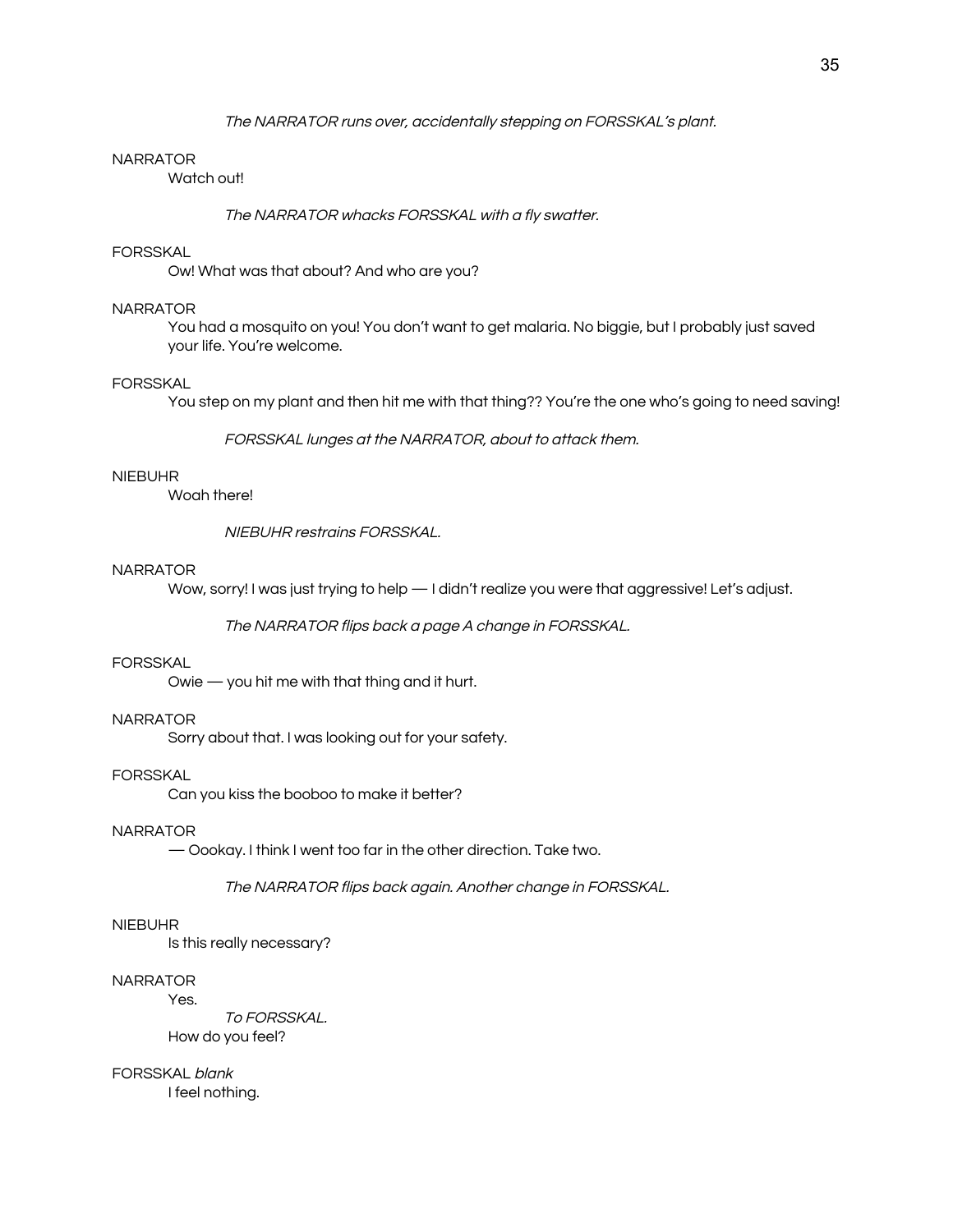That's not good.

#### **NARRATOR**

One more try.

### NIEBUHR

Maybe you should stop changing people —

The NARRATOR flips back again. Another change in FORSSKAL.

### NARRATOR

How bout now, Forsskal? Feel better?

#### FORSSKAL

I feel alive! I feel the sun on my face and the wind in my hair and I hear the music of life, pure life, happening all around me! Isn't everything just incredible???

### FORSSKAL hugs NIEBUHR.

#### NIEBUHR

Fix him. Now.

### **NARRATOR**

Sorry, sorry.

The NARRATOR flips back again. Another change in FORSSKAL. He lets go of NIEBUHR.

#### NIEBUHR

Please tell me he's back to normal.

### FORSSKAL

What are you talking about? And why are we all just standing around? I have plants to research. Come on, Niebuhr.

FORSSKAL exits.

### NIEBUHR

One second.

### FORSSKAL off

Don't get upset if I make an amazing discovery without you!

### **NARRATOR**

There he is. Good as new.

### NIEBUHR

Alright, no more of that. You're going too far. Doing things like that won't help the expedition.

### NARRATOR

I'm keeping you all out of harm's way —

#### NIEBUHR

We can get through this without you meddling in our personalities.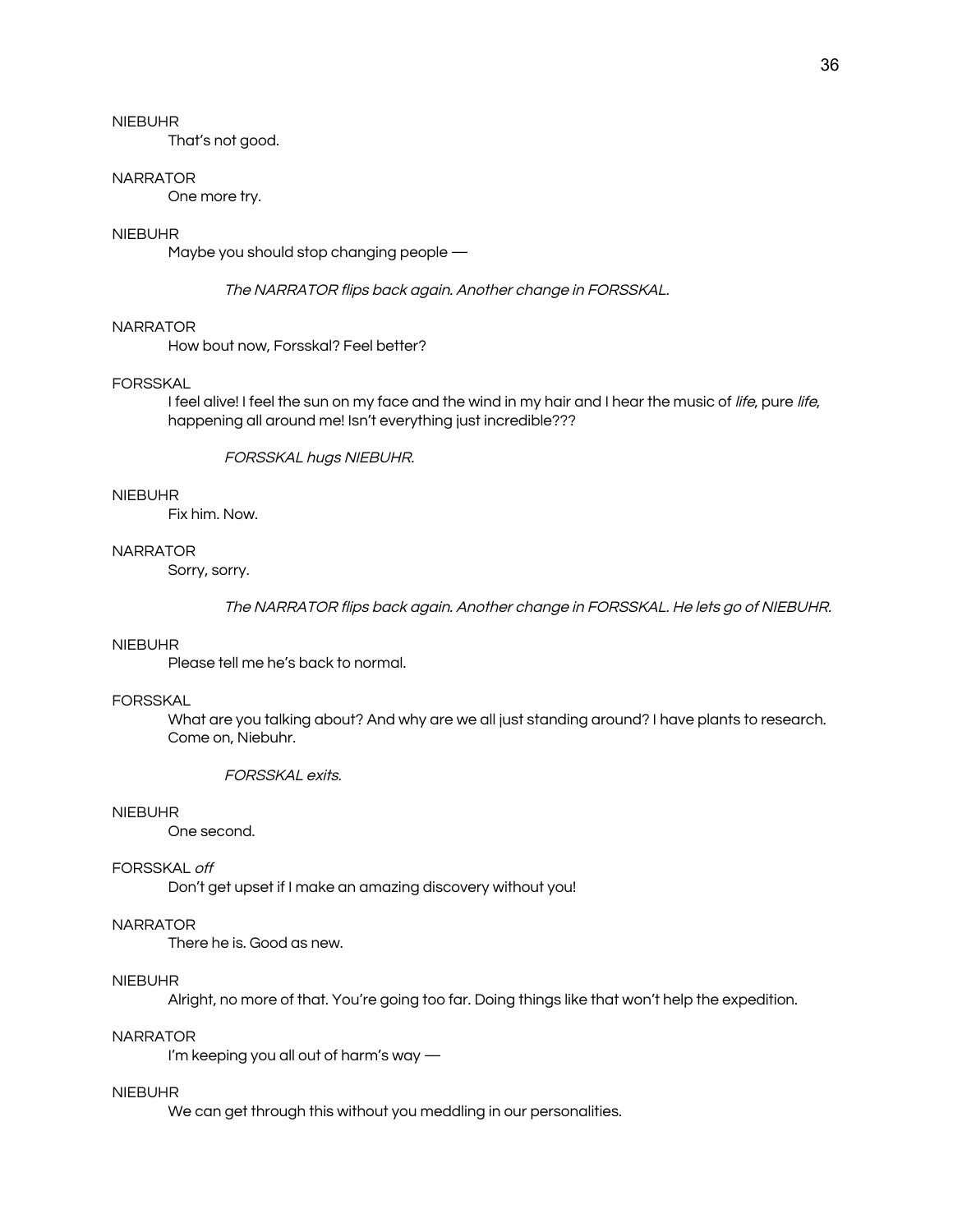# NARRATOR

I wouldn't call it meddling.

#### NIEBUHR

What would you call it, then?

#### **NARRATOR**

— Dabbling. With good intentions.

### NIEBUHR

Fine. No more dabbling. Agreed?

#### NARRATOR

Even if it's to save your lives?

### NIEBUHR

How about you save our lives in a normal way, without meddling?

#### NARRATOR

Dabbling. And okay. Yeah. I can do that.

### NIEBUHR

Thank you.

### **NARRATOR**

Like, "Hey, Niebuhr, just so you know there's a mosquito on you."

## NIEBUHR

There you go. That's better.

#### NARRATOR

Seriously, there's a mosquito on you.

### NIEBUHR swatting the mosquito

Oh, thanks. And thanks for saving his life, by the way. That's usually when he catches malaria.

### **NARRATOR**

No problem. Sorry about getting carried away. Want to see if we're on the right track?

### NIEBUHR

Sure.

#### The NARRATOR flips ahead. Same as Scene One.

### FORSSKAL

Get him some water!

#### KRAMER

We're surrounded by water!

### FORSSKAL

Fresh water, you imbecile!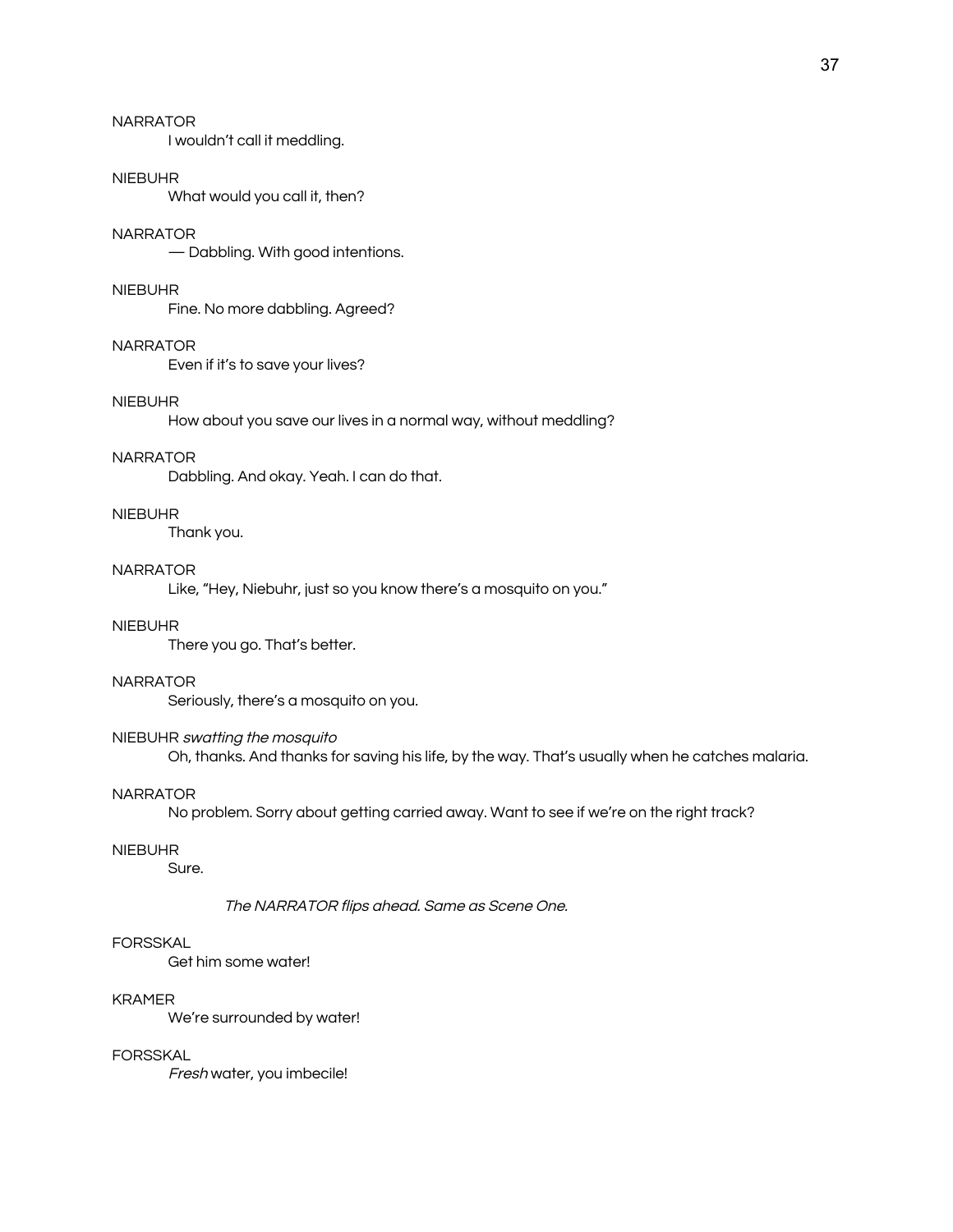Why are we shouting? It's not urgent, it's not like I'm dying.

### FORSSKAL

Because we've become good friends recently, and you said you're thirsty, so I want to help you!

#### VON HAVEN

Thank you!

### BAURENFEIND

Here's my flask.

The NARRATOR flips back. Shift. The NARRATOR and NIEBUHR are alone again.

#### NARRATOR

Starting to look good. Want me to skip to the end for you?

#### NIEBUHR

Not yet. I want to experience those good moments for real. Those don't usually happen. I want to be there at the end, when we all make it back home alive.

### NARRATOR

So we'll keep going.

### NIEBUHR

What made you want to read this book, out of all the books you could've read?

### NARRATOR

I thought I might learn something.

#### NIEBUHR

What do you want to learn? Maybe I could teach you.

### NARRATOR

I don't know how to put it  $-1$  guess I want to learn about the people. Their history.

#### NIEBUHR

Okay. I can help with that.

#### NARRATOR

Thank you.

#### NIEBUHR

I'll hold onto the book for now, though. We're on the right track and I don't want to mess it up.

#### NARRATOR

Hold on there. We're helping each other. You help me and I get you all home alive. That's the deal.

### NIEBUHR

— Fine.

The NARRATOR flips ahead. Transition.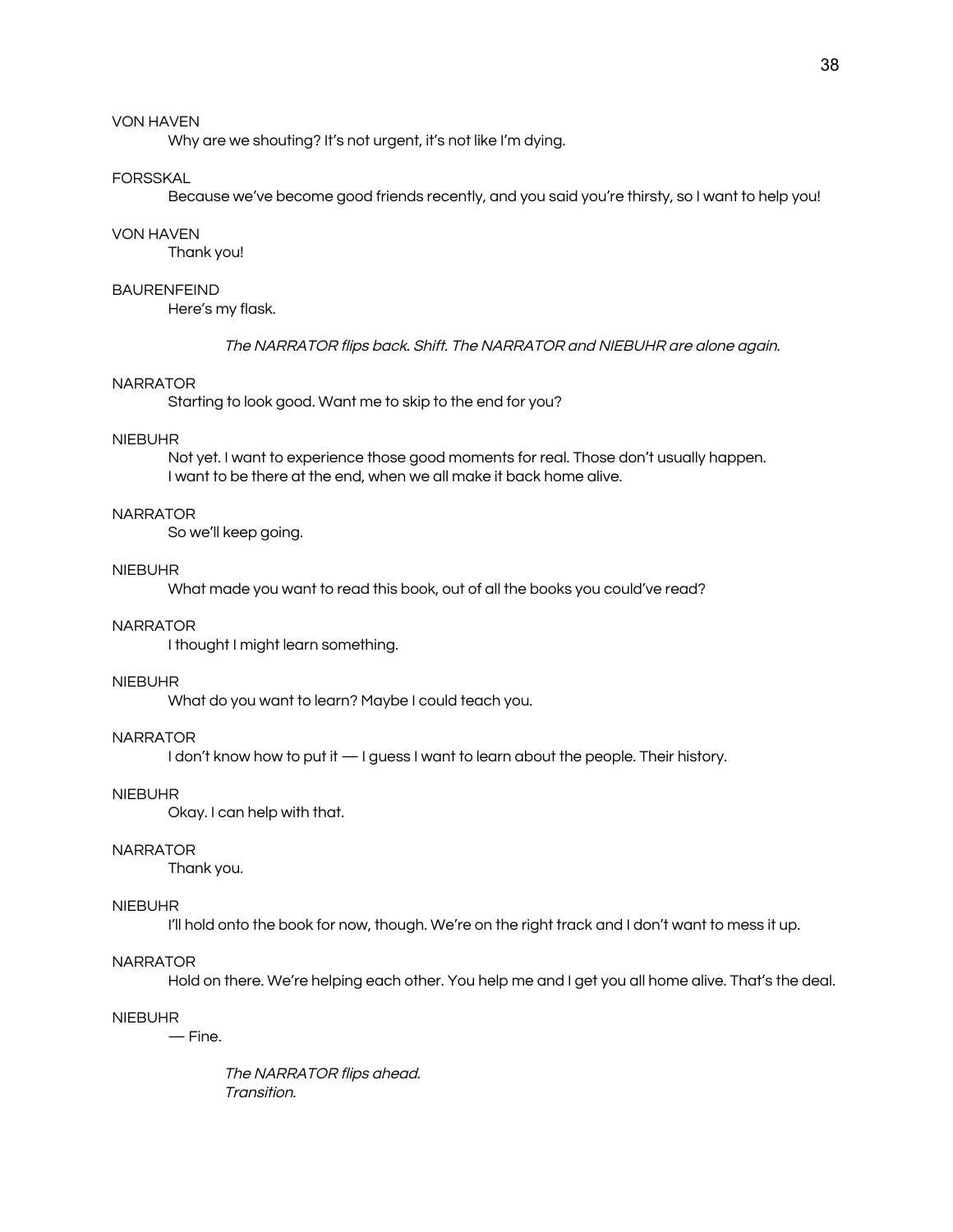### Six

#### NARRATOR

Back in Cairo, the expedition waited on a response from the king, about what to do with von Haven and his arsenic. In the meantime, a lot of work was being done.

The NARRATOR finds VON HAVEN and BAURENFEIND lounging and drinking.

### VON HAVEN

This is the life, isn't it? I'm so glad I asked to stay with this lovely Frenchman. I don't care what you say about them, Baurenfeind, the French are a fine people. Excellent hosts.

#### **BAURENFEIND**

I never said anything about the French.

### VON HAVEN noticing the NARRATOR

— Who are you?

#### NARRATOR

Oh! I'm — your host. Hi.

### VON HAVEN

Ah, Monsieur Papillon, of course! Sorry, the sun was in my eyes. Could you get me a refill?

### NARRATOR

Yeah, let me get you a refill from — somewhere.

### VON HAVEN

Thank you. I think we've earned ourselves a break, don't you?

#### BAURENFEIND

— From doing nothing?

#### VON HAVEN referring to <sup>a</sup> stack of papers I bought these the other day!

#### **BAURENFEIND**

Papers?

#### VON HAVEN

Manuscripts, my dear Barry, manuscripts! Very rare too, according to the salesman. You wouldn't believe how much money I spent.

### BAURENFEIND

Cool. Have you started translating them?

### VON HAVEN

Another time, another time. The NARRATOR starts discreetly looking at the manuscripts. Why are we staying in Cairo for so long? — Not that I mind, I'm very much enjoying myself.

#### BAURENFEIND

We're waiting on word from the king.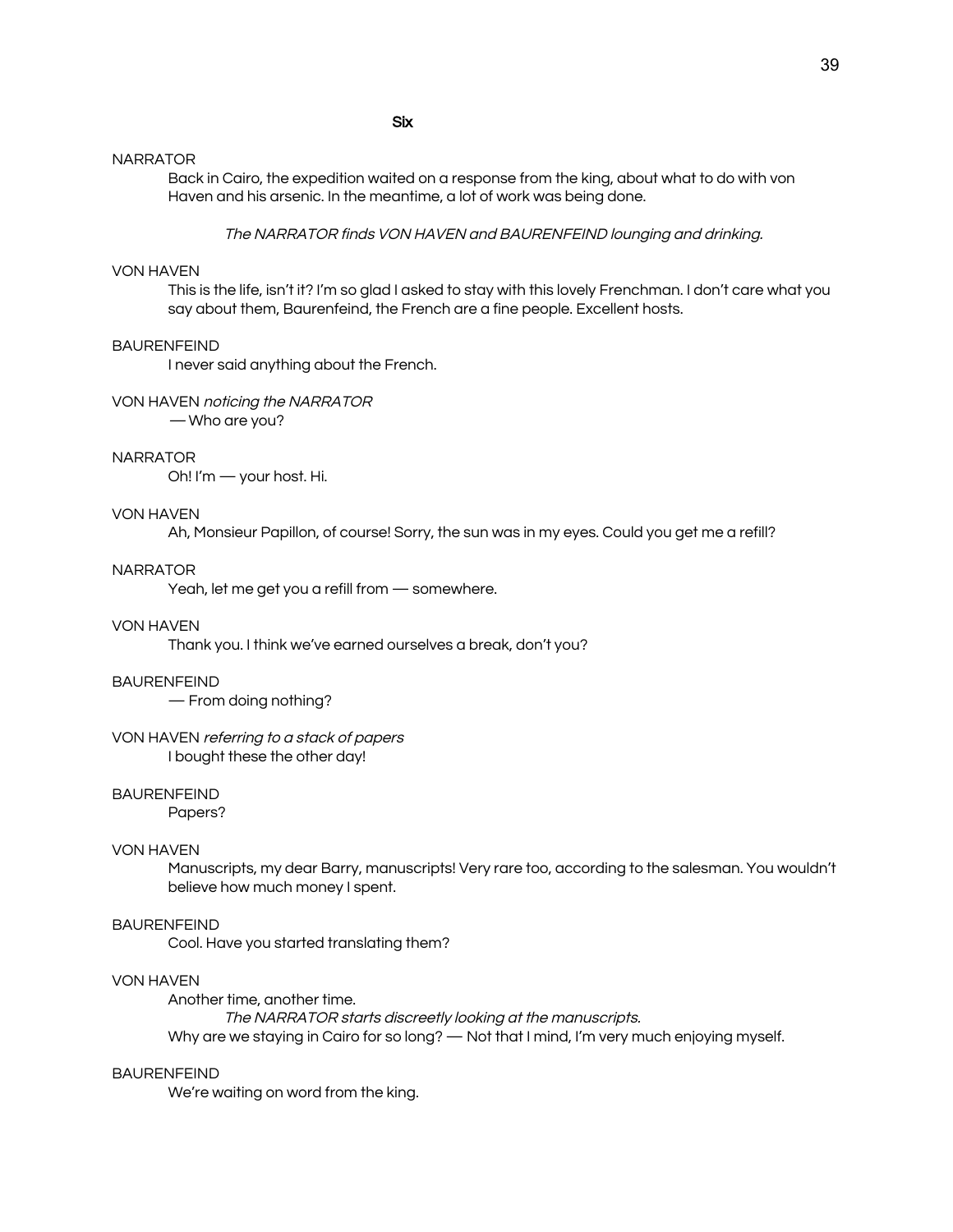Word about what?

### BAURENFEIND

Um — just a response to a letter we sent.

#### VON HAVEN

What letter?

# BAURENFEIND

— Some of us needed clarification on what to do when we get to Arabia Felix.

#### VON HAVEN

But it was all laid out for us! This really is a team of nitwits, isn't it? VON HAVEN picks up <sup>a</sup> manuscript and looks at it for <sup>a</sup> moment. I have no idea what this says.

#### BAURENFEIND

What?

### VON HAVEN

What?

#### FORSSKAL and NIEBUHR enter.

#### FORSSKAL

Any response yet?

#### BAURENFEIND

None.

### VON HAVEN

Hello, Forsskal.

#### FORSSKAL

Professor.

#### NIEBUHR

Want to see my sketches of the Pyramids? Using triangulations, I could calculate their height —

#### VON HAVEN

Wonderful, yes, they're very tall, good job.

#### BAURENFEIND

Let me see those sketches. Yeah, I can fix those for you.

#### FORSSKAL

How have you both been? Keeping busy with research?

### VON HAVEN

#### I'm going to miss Cairo.

You know, I was just speaking with my host last night — the Frenchman, Monsieur Papillon about Voltaire's new tragedy, Tancrède. You've seen it? Anyone? No? Well, it was a marvelous work. I saw it in Marseilles during my travels to — from? — Rome, before we departed. What a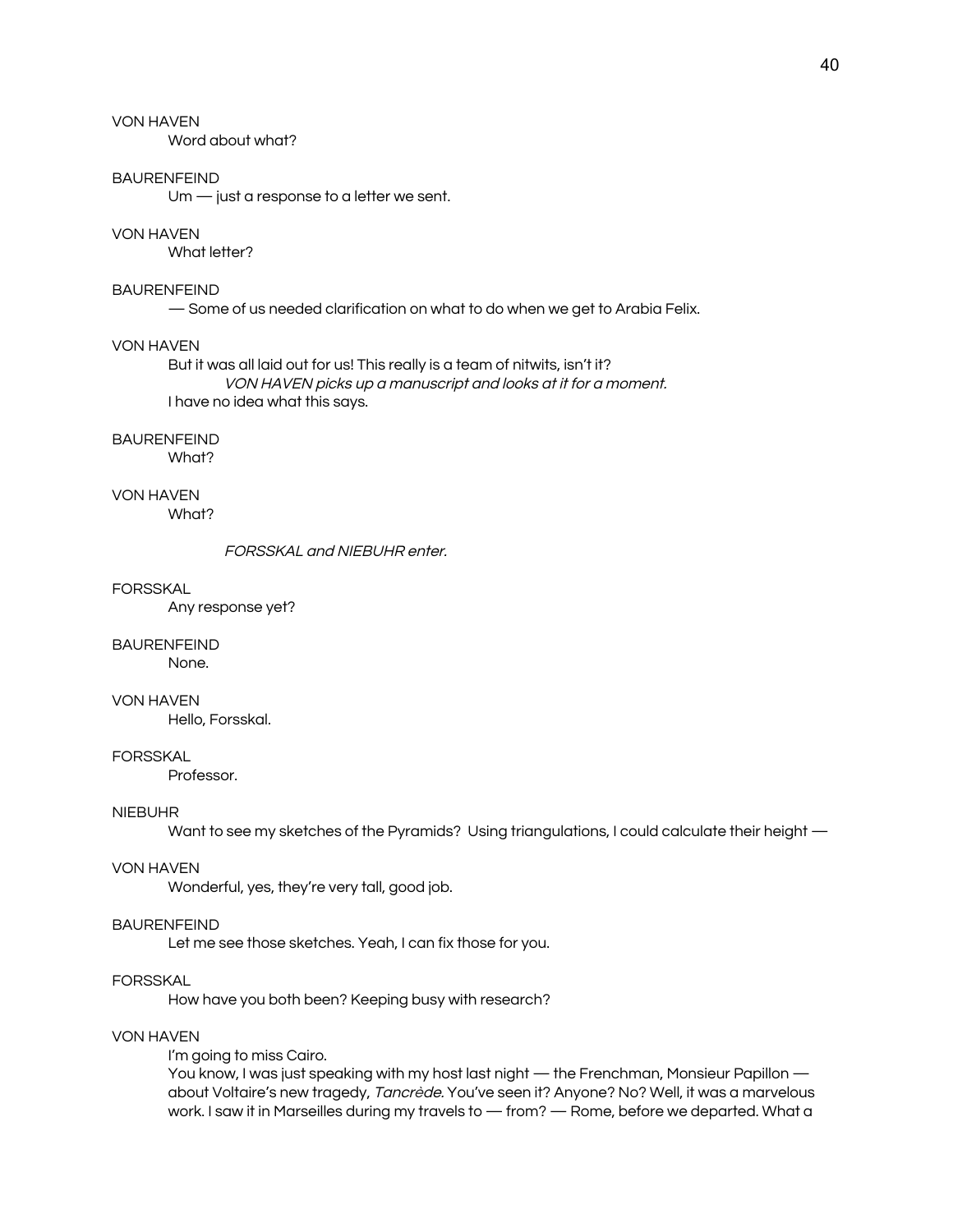show. I'll remember it forever. I can't remember the specifics of the story but they'll come to me. Mademoiselle Clairon was enchanting. A horrifyingly talented woman. Are you familiar? Mademoiselle Clarion? No? Well, you need to get out more, I'd say. Or my mother would say, she was always saying things like that. Quite the woman, my mother — not as talented as Mademoiselle Clairon, but she did give birth to me, which is a notable achievement itself -Anyway, my host and I were speaking about the play — my host, the Frenchman, Monsieur Papillon — and wouldn't you know it, we had seen the same performance! Can you believe it? In Marseilles. What a coincidence! We laughed and laughed — Not at the play, it was a tragedy, but we laughed last night, about the coincidence. Of us both being at the same performance. And now here we both are again, in Cairo, crossing paths on our separate journeys through this thing we call life. Makes you think, doesn't it?

### **FORSSKAL**

— About what?

#### KRAMER entering with letters

We've gotten letters from Copenhagen. This one's for you, Von Haven.

#### VON HAVEN

For me? How exciting! Read it to me, Kramer.

### KRAMER

Um — okay. My mouth is kind of dry, can I have a drink first?

#### VON HAVEN

Absolutely not.

#### KRAMER

Cool. Cool. Sorry.

"To the esteemed Professor von Haven,

With all the respect I bear for you and your intelligence, I must write you now with the one small thing that disquiets me. It concerns the unity, harmony of character, and bond of common interest that should exist among you and the members of your expedition. This bond will bring you all to the great achievements that your king, and the world, expect from this expedition."

#### VON HAVEN

I'd say we're succeeding so far. I just spent an insane amount of money on these — papers!

### BAURENFEIND

Manuscripts.

#### VON HAVEN

Manuscripts!

### KRAMER

"I have received a letter from the other members expressing a few concerns, namely about the purchase of arsenic. Do I need to tell you, Von Haven, that they have given me some ground for worry that there is some incompatibility between you all?"

### VON HAVEN

So you *did* send a letter about me? What could possibly make you want to do that?

#### NIEBUHR

The arsenic, Von Haven.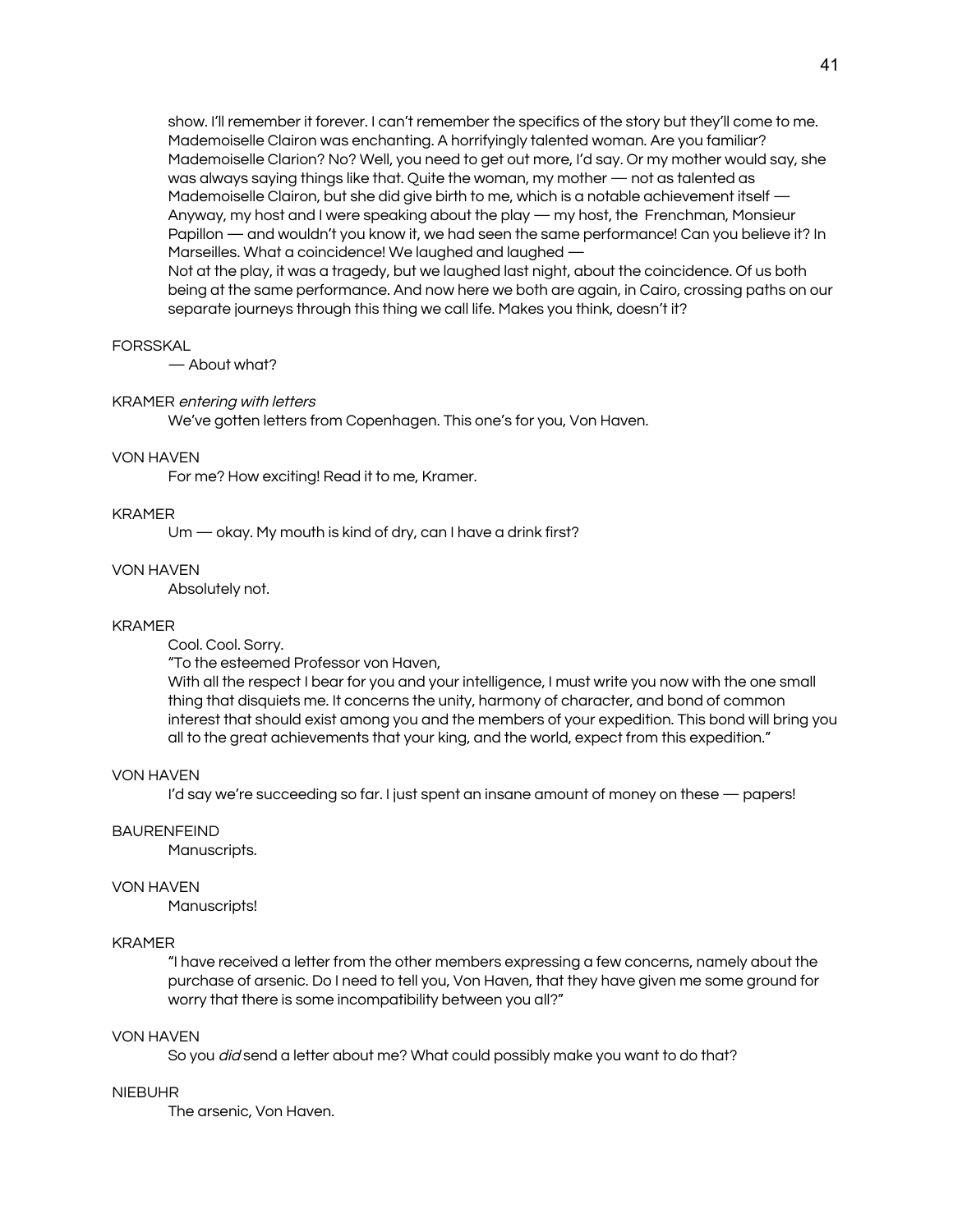Oh, that? That was just a misunderstanding. Right, Kramer?

#### KRAMER

Oh, me?  $I -$ um  $-$ 

### FORSSKAL

Keep reading.

### KRAMER struggling from thirst now

"Remember, Professor, this is a very honorable task, to be able to work for the glory of your King and your country. Think of the honor and acclaim that awaits you on your return, and keep in mind the consequences of any ill-advised deed that would destroy the purpose of the expedition. Read this as the sincere advice of a friend. I only have your best interest in heart. And please keep this letter confidential from the others."

### VON HAVEN

Well, too late for that. Keep going, Kramer.

#### NIEBUHR

Okay, he clearly needs something to drink.

BAURENFEIND handing over her flask

Here. Take this.

### VON HAVEN

You ruined it! I wanted to see how long he could go.

### NIEBUHR

Why?

### VON HAVEN

— For science? I don't know. Whatever. Keep going, Kramer.

### KRAMER

"Finally, we are impatiently awaiting your results from Mount Sinai and from St. Catherine's Monastery. Please send your results as soon as you are able."

### NIEBUHR

Mount Sinai?

#### VON HAVEN

Right, of course. How could I forget? Silly me. One of my tasks is to visit Djebel el-Mokateb, this hill near Mount Sinai with ancient Biblical inscriptions that probably don't even exist, and transcribe them for interpretation. Also, I'm supposed to visit the library at St. Catherine's. Apparently they've got a lot of rare manuscripts. But we don't know for sure, no European has ever been there.

### FORSSKAL

A very prestigious task. Why haven't you mentioned it before?

# VON HAVEN

Must have slipped my mind. Oops!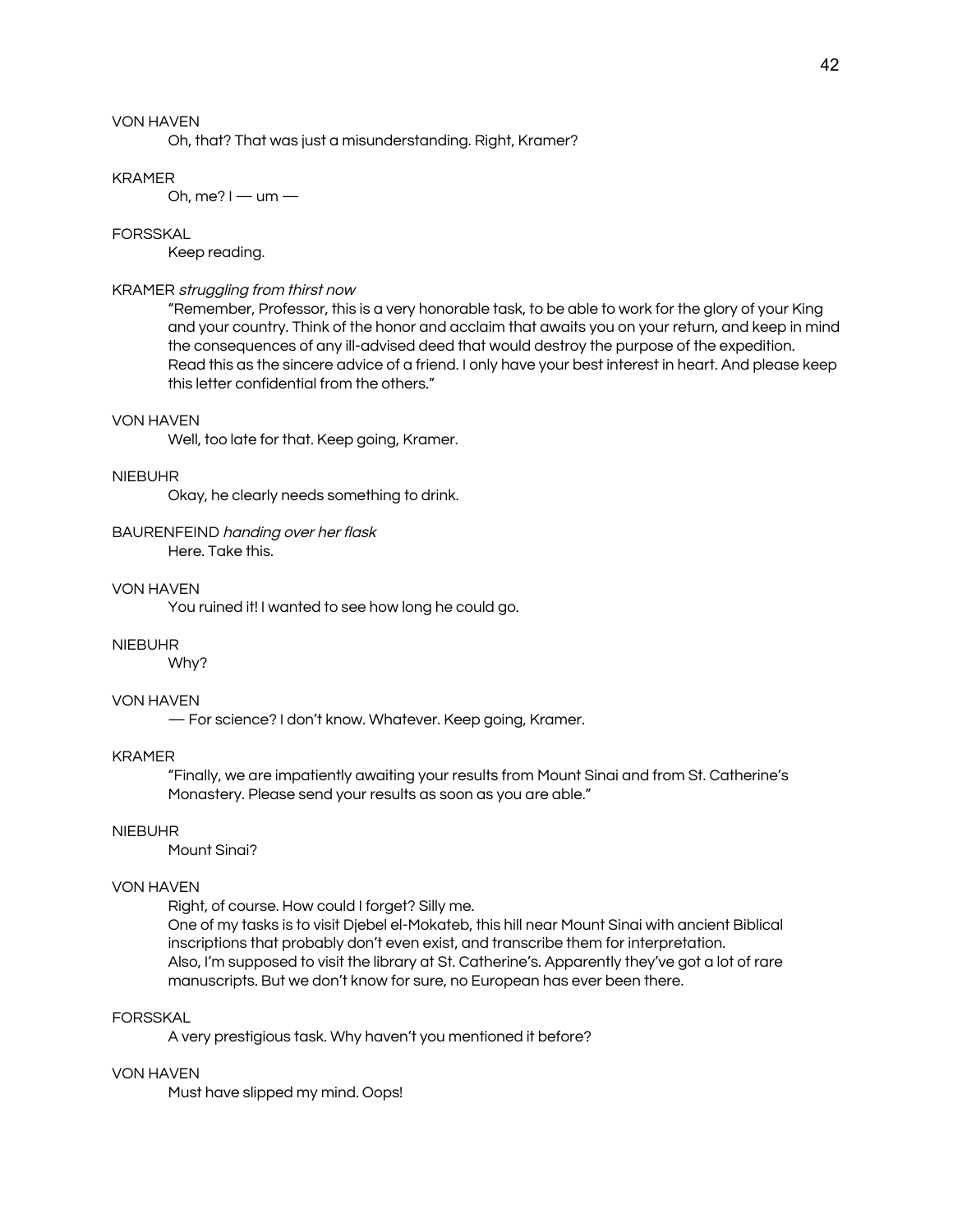# KRAMER

"You have been putting off this task for far too many months during your stay in Cairo. Please do not waste any more time."

### VON HAVEN

Okay, Kramer, stop reading, that's enough.

### FORSSKAL

You've been putting it off??

### VON HAVEN

I'm scared. It's hot and dangerous out there.

#### FORSSKAL

It's hot and dangerous everywhere!

# VON HAVEN

Will somebody go with me? Baurenfeind?

#### BAURENFEIND

Oh — I would, but I've got things to draw. BAURENFEIND coughs. Plus, I think I'm getting sick. Sorry, but it's a no from me.

### VON HAVEN

Kramer? My fellow Dane!

### KRAMER

I'm honored —

### VON HAVEN

Wonderful!

### KRAMER

But no. I'm a doctor, not a linguist. Plus, if Baurenfeind's getting sick, I should stay here.

#### VON HAVEN

Kramer, please.

#### KRAMER

I'm sorry.

### VON HAVEN

Fine. Forsskal?

#### **FORSSKAL**

Me? Ha. My instructions never mentioned joining you on a trip to see inscriptions. So, no.

### VON HAVEN

Niebuhr. What about you? Please? Don't make me do this alone.

### NIEBUHR

I have no problem with joining you.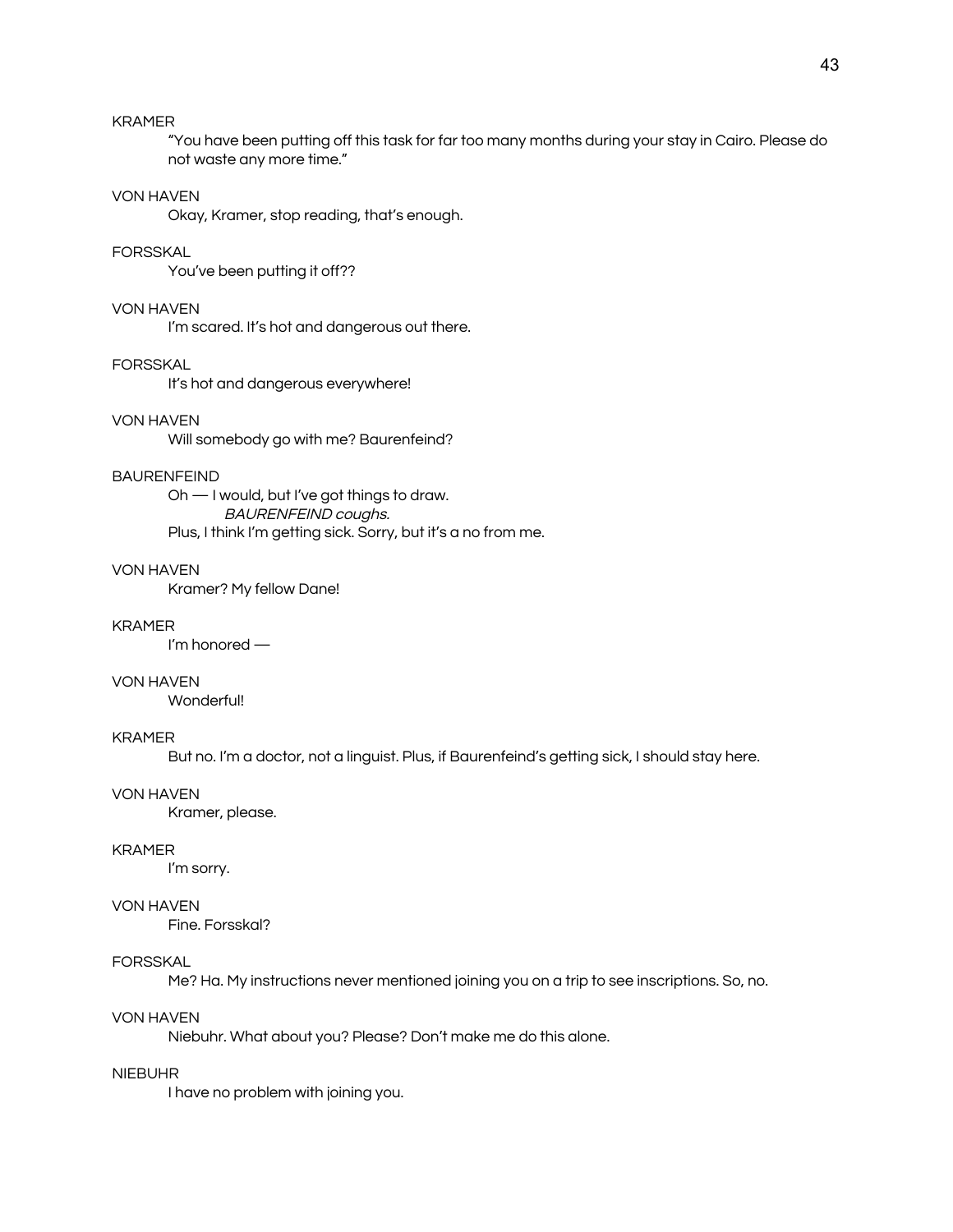— Really?

#### FORSSKAL

— Really?

### NIEBUHR

Why not? It might be interesting.

#### VON HAVEN

Wonderful. Of course I get stuck with the German peasant. I'll go prepare. No time to waste!

VON HAVEN exits.

#### FORSSKAL

Have you lost your mind?

#### BAURENFEIND

He might poison you out there.

#### NIEBUHR

I'll be fine. I'm not worried.

#### KRAMER

There's a letter for the rest of us, too.

FORSSKAL takes it and reads.

### FORSSKAL

"Dear Forsskal, Baurenfeind, and Niebuhr:"

### KRAMER

And Kramer?

### FORSSKAL

No, it's not addressed to you.

### KRAMER

Oh.

# FORSSKAL

"Your thoughts and fears concerning the arsenic are based on sheer imagination and misunderstanding. Please have no fear. The world is not as evil as one might think. You may now continue your travels to Arabia Felix"

### BAURENFEIND

Hold on, they're just saying "don't worry"??

### FORSSKAL

The whole thing is nothing, don't worry about it! Just chill out, they say! Are they insane?

#### BAURENFEIND

Well, what can we do? It's the king's wishes.